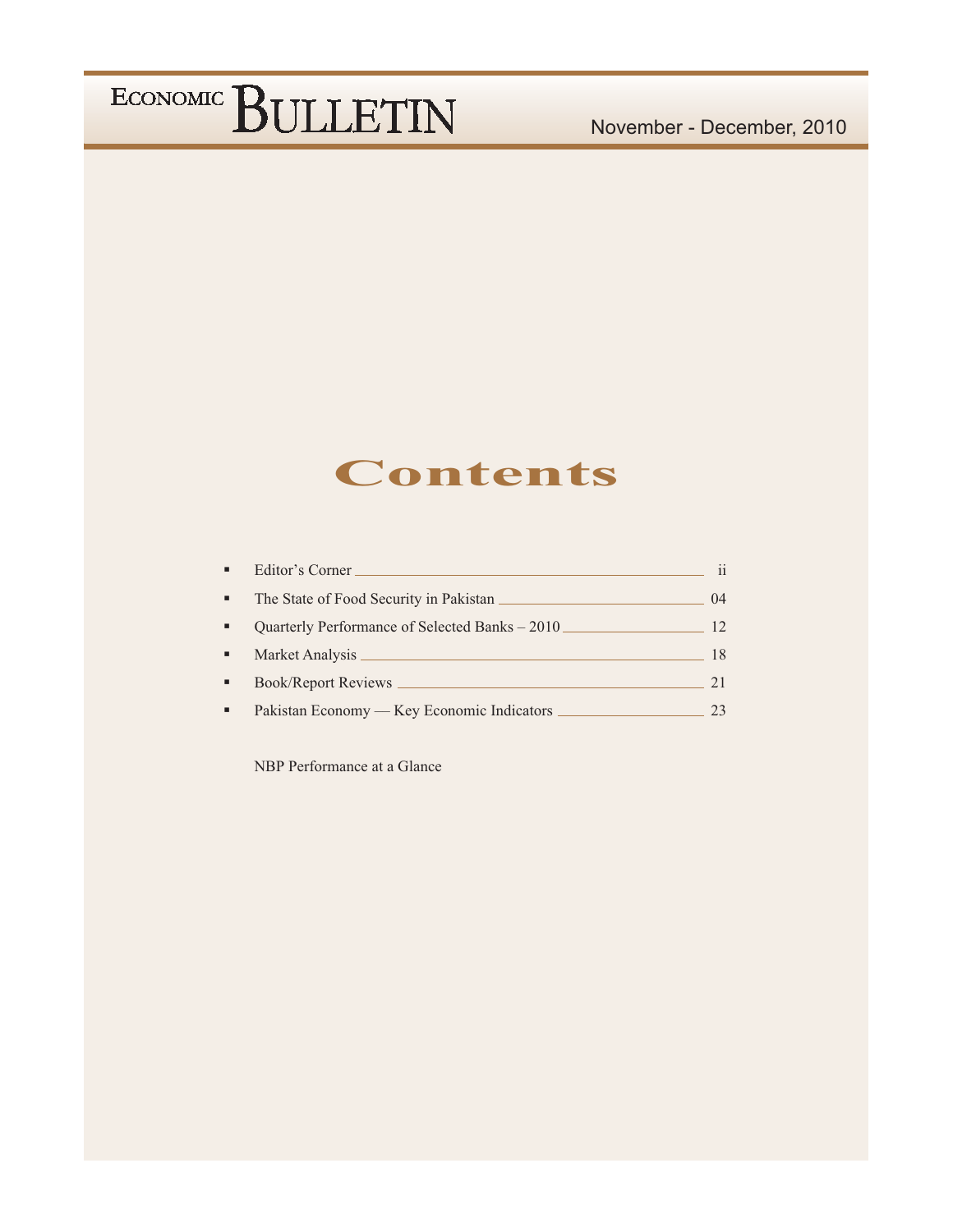### **Editor's Corner**

Dear Readers,

The year 2010 draws to a close, having witnessed massive earthquake in Haiti and Chile, widespread floods in Pakistan, one of the worst oil spills in the history of mankind in the Gulf of Mexico, rescue of the Brazilian miners after having been trapped for nearly 70 days underground at a depth of 700 meters after days of painstaking efforts, the inauguration of Burj Dubai, the world's tallest building. Natural disasters have impacted food supplies. Drought in the Black Sea region cut Russia's wheat harvest by a third this year. Unusually hot and dry weather in Argentina and other Latin American crop exporting nations affected the volume of corn, wheat and sovabeans on world markets. Prices of food stuffs and basic commodities hit new highs and is expected to climb further in 2011. As a result, 925 million people worldwide suffered from hunger in 2010, an increase of about 150 million people since 1995-97, according to the UN Food and Agriculture Organization. In Pakistan, prices of essential items especially food prices have increased and combined with high unemployment, there has been an increase in the incidence of poverty. According to estimates almost 66 million people had become food insecure as far back as 2008. The number has since risen.

The Asian Development Bank has revised upwards its growth estimates for developing countries of Asia for 2010. The GDP growth in the region is expected at 8.6 percent in 2010, against earlier forecast of 8.2 percent, decelerating to 7.3 percent in 2011. Higher growth in 2010 is mainly because of stronger performance by People's Republic of China. In Southeast Asia, the Philippines and Thailand are leading, while in South Asia, India will lead the recovery of the region growing at 8.5 percent. In Central Asia, higher oil and mineral prices lifted growth in countries such as Azerbaijan, Kazakhstan and Turkmenistan, natural resource exporters.

Commodity prices hit new highs in 2010. They were driven by a number of factors including macro economic data, sovereign debt issues, weather, differential monetary policies and currency dynamics. Prices of copper, gold and silver hit historical levels. Gold crossed \$1400 an ounce, copper rose 30 percent, while prices of silver soared by over 80 percent. A report by *Bank of America/Merrill Lynch*, 2011 predicts gold, silver and copper will continue to skyrocket.

Oil continues to consolidate near the \$90 a barrel mark. Increased demand from China and India has also been a factor in raising the oil prices. Mid 2010 oil prices had been as low as \$70 a barrel because of worries about the debt problems in Europe and high unemployment in the United States would keep economic growth stagnant and energy demand low. Increasing demand in developing countries has changed that.

At home, torrential rains and floods that hit Pakistan in July affected more than 20 million people, 1.4 million acres of cropped land, killed 200,000 livestock and washed away massive amounts of grain. The damage caused by the floods are estimated at \$9.7 billion. Agriculture has been the most severely affected sector, with damages estimated at around Rs429 billion. The floods also affected housing units across the country, public health infrastructure, educational institutions, irrigation infrastructure, transport and communications infrastructure, water supply facilities and power sector. These have wide ranging implications for the economy.

In April 2010, the 18<sup>th</sup> amendment of the constitution of Pakistan was passed by the National Assembly. This counters many of the powers of the President and reverses many infringements on the constitution of Pakistan. It removes clause 58 2(b) which allowed the President to dismiss the Prime Minister and also removes the President's discretionary powers to dissolve the National Assembly. The Amendment has several provisions to give more power to the smaller provinces; the number of fundamental rights have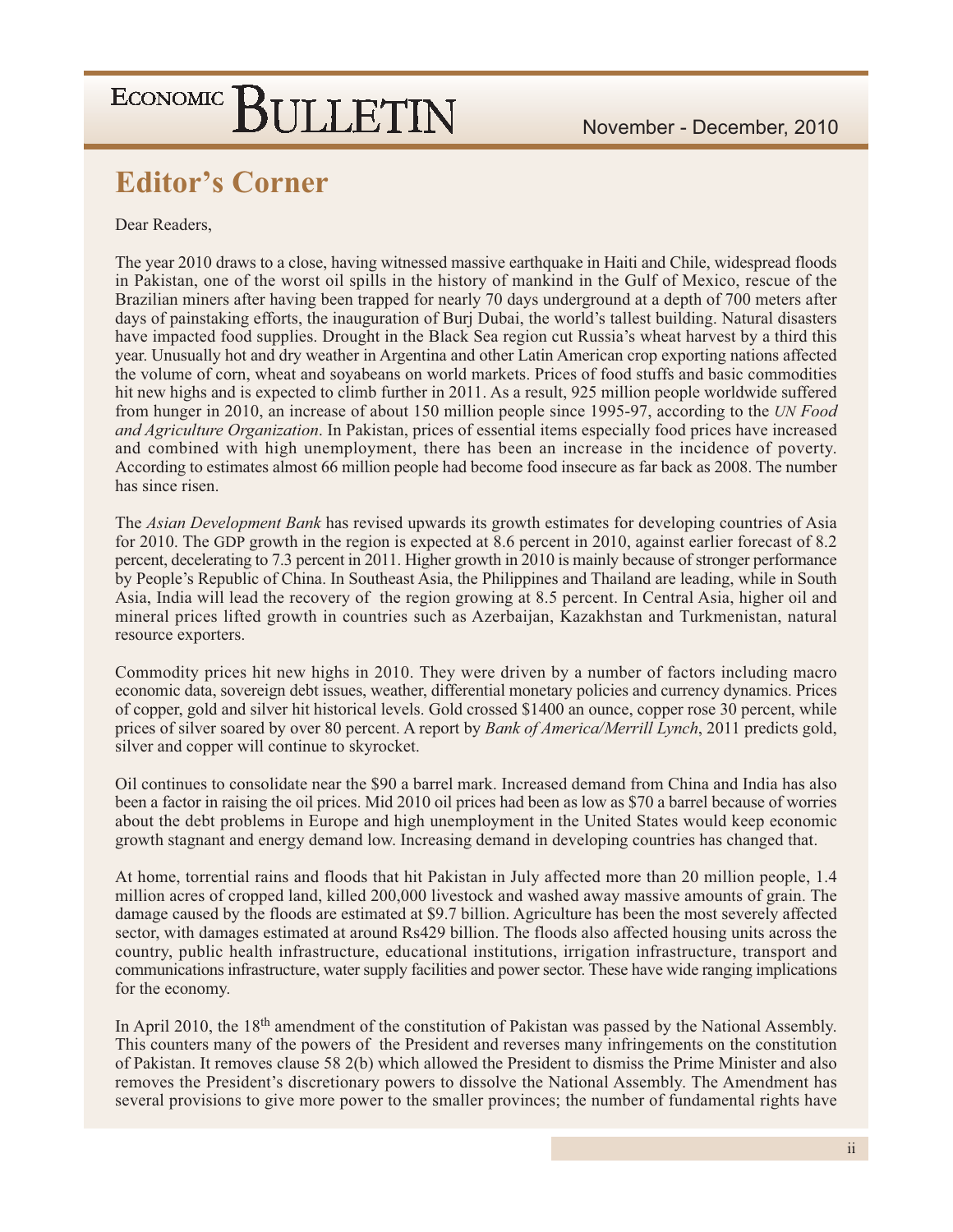been increased; NWFP has been renamed Khyber-Pakhtunkhwa, there are several provisions to give more power to the smaller provinces and number of provisions pertain to strengthening the finances of the provinces.

Another major development was the consensus achieved among the members of the National Finance Commission (NFC) of the four provinces on inter-governmental revenue transfers. The last NFC Award was announced in 1997, and though later in 2000 and 2005, NFCs were constituted but a consensus could not be reached among the members.

Some of the major features of the 7th Award include; enlargement of the divisible pool of taxes; increase of provincial share in the divisible pool from the present 46.25 percent to 56 percent in the first year of NFC and 57.5 percent in the subsequent years; multiple criteria (poverty, revenue contribution, inverse population density, backwardness and population) for distribution of resources. Khyber-Pakhtunkhwa (KPK) plays a frontline role against the war on terror. As a support, all provinces have joined the federal government to earmark one percent of the total divisible pool for KPK. Balochistan would receive more from the divisible pool given the special development needs of the province. KPK will receive the arrears of hydel electricity profits and Balochistan the arrears of gas development surcharge.

Infrastructural shortages are causing damage to the economy. Electricity and gas shortage is adversely affecting the industrial sector, while the agriculture sector is faced with water shortage. There has been tremendous growth in demand for electricity, as a result of increased usage of electrical appliances and subsidized tariff rates. Supply has not been able to cater for the increased demand. There was lack of expansion and upgradation of power plants. Mismanagement over the years has contributed to power sector shortages. As a consequence, GDP growth is lower, with implications on employment, exports and development in general.

The third annual report (2010) of the *Institute of Public Policy* has quantified the cost of electricity load shedding to the economy. The cost to the economy of outages to the industrial sector in 2009 was Rs230 billion, equivalent to 11 percent of industrial value added and a loss of industrial employment of about 535,000 workers. Another major concern is the beginning of gas shortages, and if corrective policy action is not taken, it could develop into a crisis. The availability of water is crucial for Pakistan given its agrarian economy, it relies heavily on water for its agriculture. The Report has shown the cost of water shortages to agricultural value added. The loss in 2008-09 due to under-investment in water in the current decade has been as much as Rs125 billion, equivalent to 4.8 percent of the agricultural value added.

Policy action is required to develop alternate sources of energy, reduce dependence on imported fuel, enhance participation of the private sector, invest in new power generating capacities, minimise technical losses and theft, enhance the exploration and production activities of oil, gas and coal resources and encourage energy conservation measures. With regard to water strategy, its storage capacity must be increased, its losses/wastage be minimised, water efficient cropping system be introduced among other water development and water management initiatives. Challenges are enormous which have been compounded by the fallout of the war on terror. One hopes that 2011 will usher in a year of peace and a better future for the country's economy.

Ayesha Mahn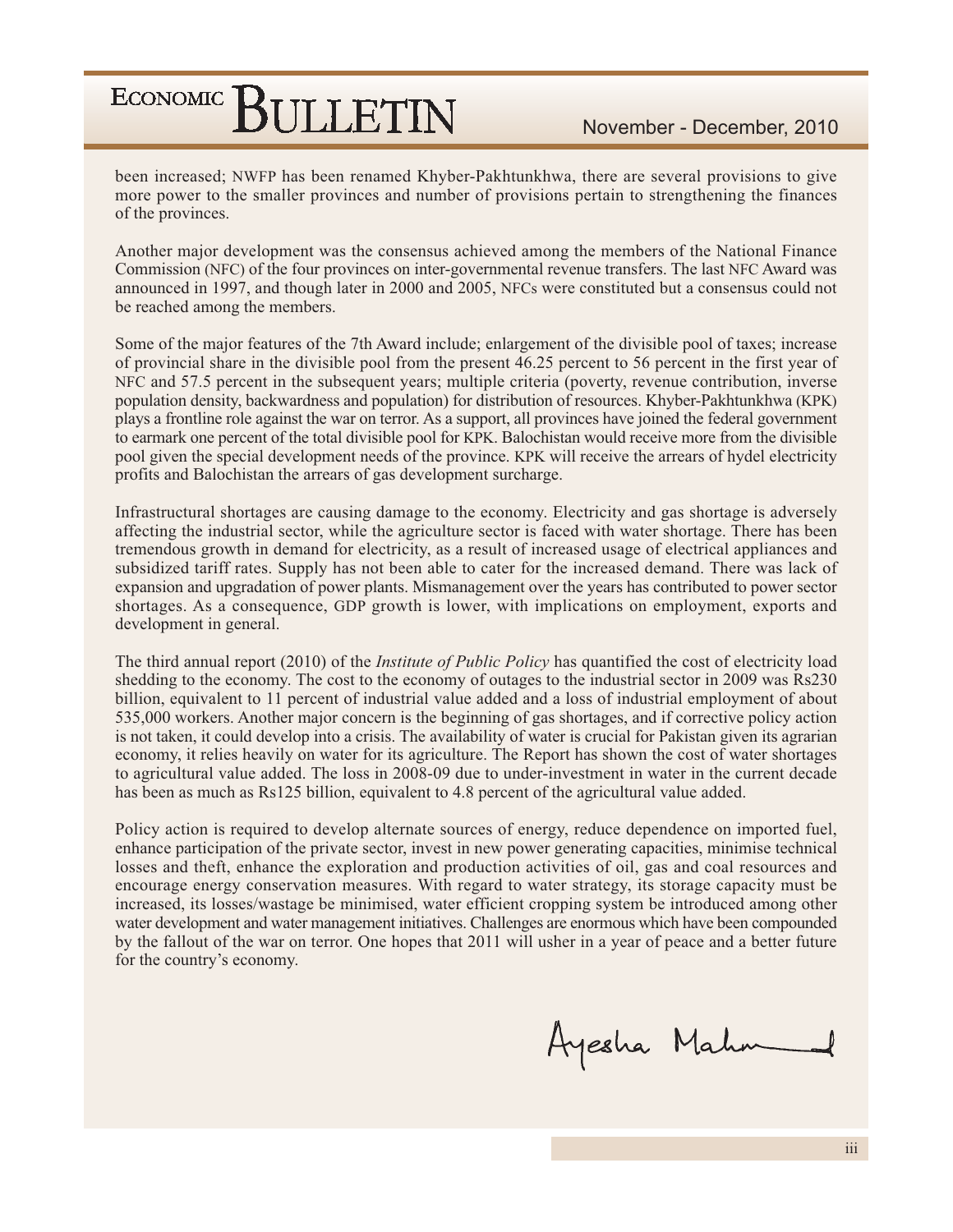#### The State of Food Security in Pakistan

Agri links

to food

security

The definition of food security has evolved over the years. In 1974 World Food Summit, defined food security as "availability at all times of adequate world food supplies of basic food stuffs to sustain a steady expansion of food consumption and to offset fluctuations in production and prices". Later in 1983, Food and Agriculture Organization (FAO) defined Definition it as "ensuring that all people at all times have both physical and economic access to the basic food that they need". The World Food Summit in 1996 defined food security as "when all people at all times have physical and economic access to sufficient, safe and nutrition food to meet the dietary needs and food preferences for an active and healthy life".

> So food security can be broadly divided into three components: -

- $\mathbb{L}^{\mathbb{Z}}$ Food availability is achieved when sufficient food is available through domestic production or imports to all individuals;
- Three pillars of  $\text{load}$ security

Access to food can be ensured when households or individuals have the resources to acquire appropriate nutritious food; and

Food absorption requires a diet providing sufficient energy and essential nutrients alongwith access to potable water and adequate sanitation.

Achieving food security is a complex challenging task. It requires availability of food at all times to all individuals. The food could either be produced domestically, imported or received as food assistance. Secondly peoples' access to food is to be ensured. This is a function of household income, which ensures acquisition of food. If the individuals/households have the accessibility to food can they meet their dietary needs adequately. This factor is related to poverty. When a segment of population does not have the purchasing power to purchase food yielding the desired level of calories per day and meet the nutritional requirements, it hinders their food consumption levels. Food availability and economic access to food alone

cannot ensure food security as proper food absorption is equally important. This is influenced by the health condition of an individual, sanitation, clean drinking water, proper storage and processing of food.

The above mentioned dimensions of food security show how difficult and challenging it is to achieve food security. The situation aggravates in case of rise in food prices which seriously affects food access of the poor households. Any climatic change like, rains, floods, droughts has an impact on agricultural production, pushes up the number of hungry and malnourished people and results in growing numbers facing food and nutrition insecurity.

Agriculture plays a key role in making food available, in providing a source of income to purchase foods and providing foods with high nutritional contents. The agricultural sector contributes to development as an economic activity and as a source of livelihood.

Two thirds of the world's agricultural value added originates in developing countries. In agriculture based economies, it generates on average 29 percent of GDP and employs 65 percent of the labour force. It has proved to be a catalyst in reducing poverty. Estimates show that GDP growth originating in agriculture is twice as effective in reducing poverty as GDP growth originating outside agriculture. The World Development Report 2008, states, "for China aggregate growth originating in agriculture is estimated to have been 3.5 times more effective in reducing poverty than growth outside agriculture". Rapid agricultural growth in India and China was accompanied by major declines in rural poverty.

In Pakistan, the agricultural sector is the mainstay of the economy. It accounts for 21 percent of GDP, absorbs 45 percent of the labour force and as nearly 62 percent of the population resides in rural areas, they are linked to agriculture directly or indirectly for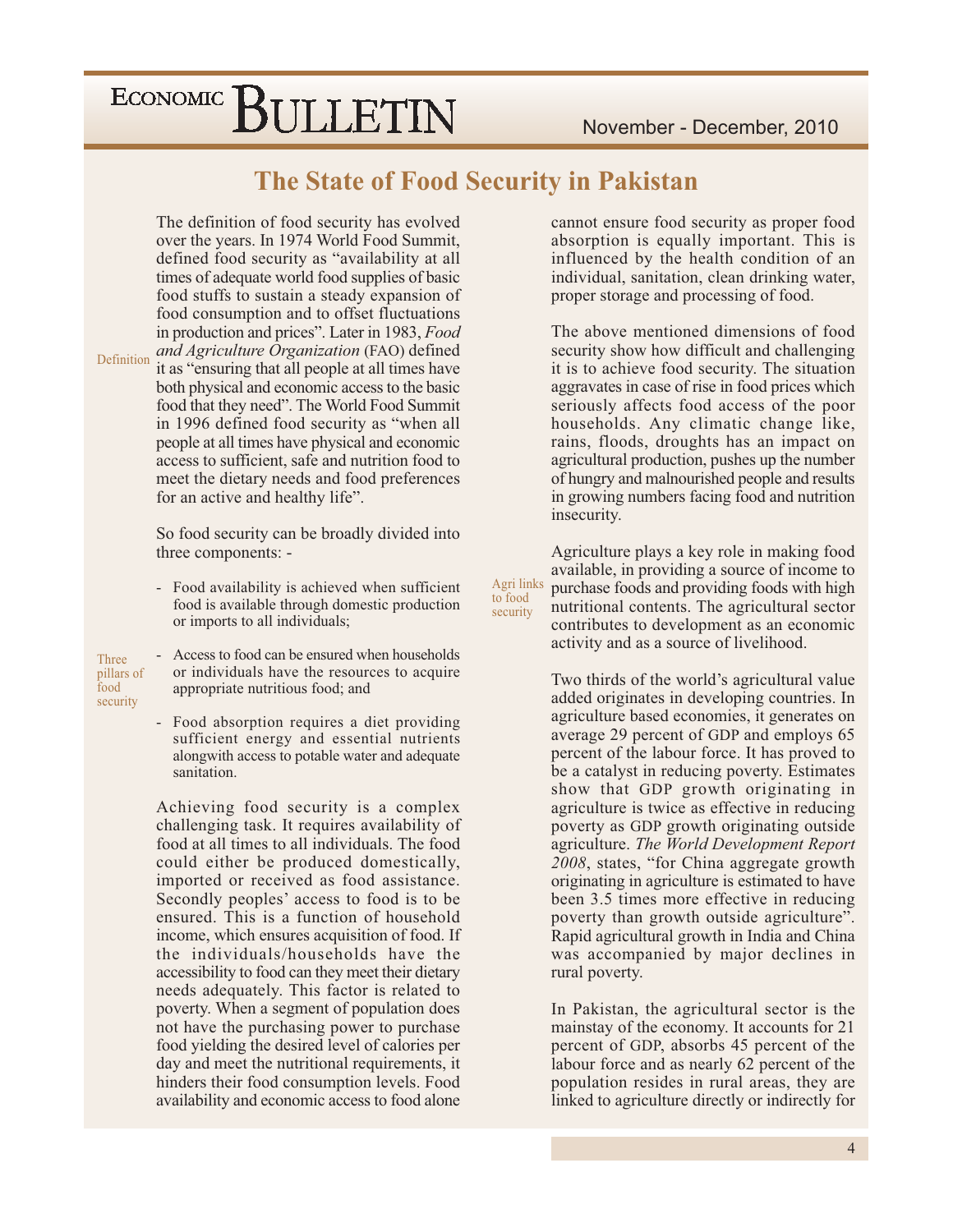#### **World Development Report - 2008 Agriculture for Development The World Bank**

Box $A$ 

The World Development Report – 2008, has a section, *What are* the links between agricultural production and food security. Achieving food security requires adequate food availability, access and use. We give below excerpts from this section.

- Investments in agriculture are important to increase food security.
- Rising productivity increases rural incomes and lowers food prices, making food more accessible to the poor.
- Other investments such as improved irrigation and droughttolerant crops - reduce price and income variability by mitigating the impact of a drought. Productivity gains are key to food security in countries with foreign exchange shortage or limited infrastructure to import food.
- Nutritionally improved crops give access to better diets, in particular through biofortification that improves crop nutrient content.
- The contributions that agriculture makes to food security need to be complemented by medium-term programs to raise incomes of the poor, as well as insurance and safety nets, including food aid, to protect the chronic and transitory poor.
- The world is generally food secure, producing enough food to meet the dietary needs of today's global population although future global food security should not be taken for granted because of uncertainties from growing resource scarcity and climate change.
- The highest incidence of undernourishment is in Sub-Saharan Africa, where one in every three persons suffers from chronic hunger.
- The greatest number of undernourished is in South Asia (299) million), closely followed by East Asia (225 million).
- East Asia has reduced the prevalence of undernourishment in the past decade by more than 3 percent a year and South Asia by 1.7 percent a year, but the failure to reduce the absolute number of undernourished remains a cause for concern.
- However, food availability is still a concern in some agriculturebased countries. Many countries have declining domestic production per capita of food staples.
- In addition, staple food production in many agriculturebased countries is largely rain fed and experiences large fluctuations caused by climatic variability.
- Stagnation or decline in domestic production and large fluctuations clearly raise a potential problem of food availability at the national level.
- Poor infrastructure imposes high costs for food to reach isolated areas, even when the capital city and coastal cities are well served by international markets.
- Almost all the agriculture-based countries are net importers of food staples, importing on average 14 percent of their total consumption over the past 10 years.
- For most of the malnourished, the lack of access to food is a greater problem than food availability.
- The irony is that most of the food insecure live in rural areas where food is produced, yet they are net food buyers rather then sellers. Poverty constrains their access to food in the marketplace.
- Today, agriculture's ability to generate income for the poor, particularly women, is more important for food security than its ability to increase local food supplies.
- India has moved from food deficits to food surpluses, reducing poverty significantly and reaching a per capita income higher than that in most parts of Sub-Saharan Africa.
- Bangladesh, India and Nepal occupy three of the top four positions in the global ranking of underweight children. Ethiopia is the fourth, with the same incidence of underweight children as India.
- Food use translates food security into nutrition security Malnutrition has significant economic consequences, leading to estimated individual productivity losses equivalent to 10 percent of lifetime earnings and gross domestic product (GDP) losses of 2 to 3 percent in the worst-affected countries.
- Food must not only be available and accessible, but also be of the right quality and diversity (in terms of energy and micronutrients), be safely prepared, and be consumed by a healthy body, as disease hinders the body's ability to turn food consumption into adequate nutrition.
- Agriculture now offers an additional pathway to address hidden hunger, Biofortification is enhancing staple crop varieties and improving diet quality with higher levels of vitamins and minerals through conventional crop-breeding and biotechnology.
- In the future, agriculture will continue to play a central role in tackling the problem of food insecurity. In can maintain and increase global food production, ensuring food availability. It can be the primary means to generate income for the poor, securing their access to food. And through new and improved crop varieties, it can improve diet quality and diversity and foster the link between food security and nutrition security.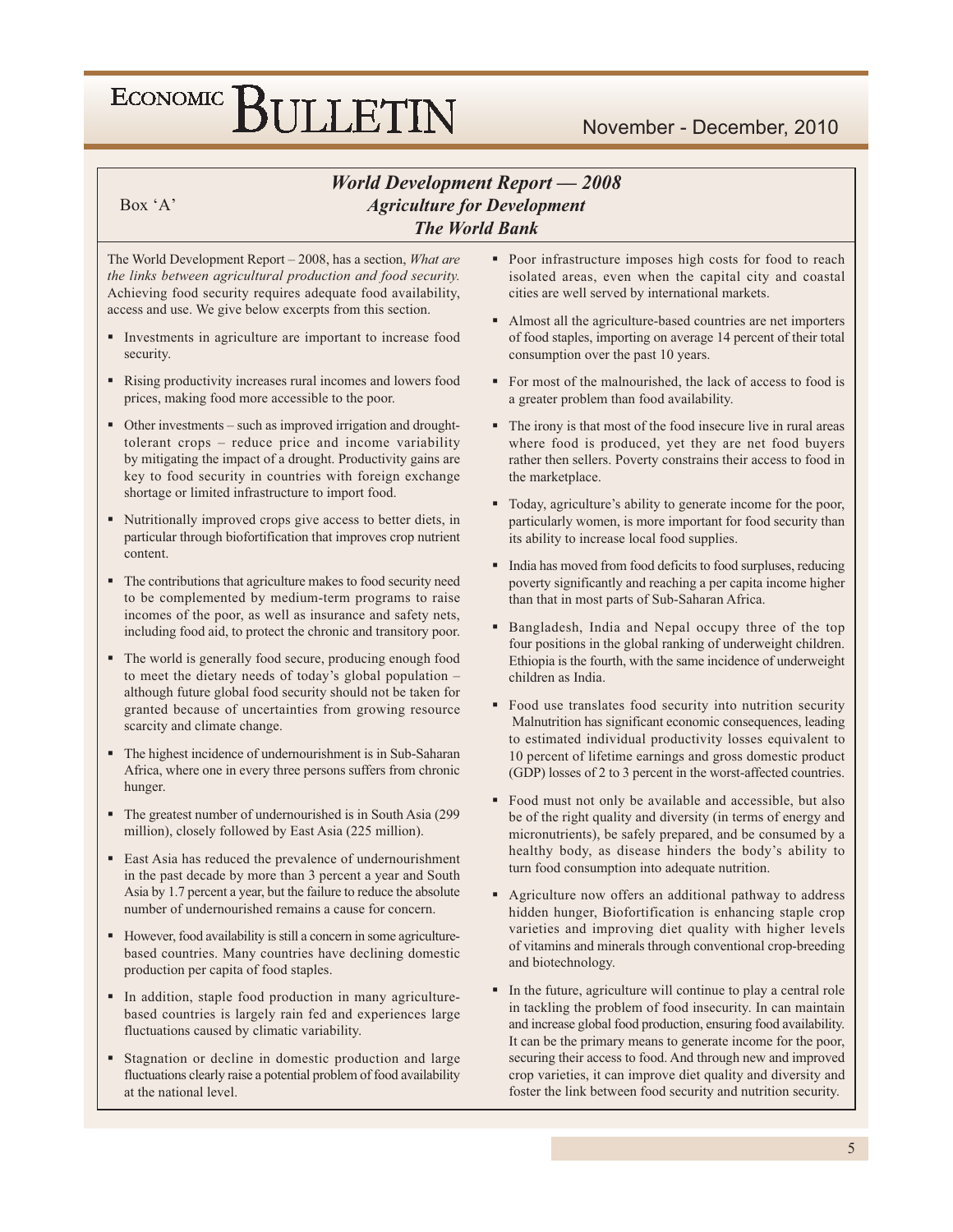their livelihood. Whatever happens to agriculture is bound to affect the livelihood and consequently food security of the rural people. Floods during 1973, 1992 and 2010 and droughts in 1998, 2000 and 2001 impacted food grains production.

Agricultural growth has declined over the years. In the 1980s the sector grew by 5.4 percent while in 2000 it grew by 3.2 percent. Productivity remains low, with yield gaps rising. Irrigation system suffers from wastage of large amount of water in the irrigation process, and critical investments in new seeds, farming technology, and techniques and the water infrastructure are not being made.

Adequate food supply at affordable prices is the basis of food security policy of any country, including Pakistan. Some progress has been made in increasing supply of food items. Malnutrition however, continues to be an area of concern for public health. About 50 percent of infant and child deaths relate to malnutrition.

The average caloric availability was at 2441 and protein at 72.9 grams per capita/day in FY10. The government has tried to maintain the availability at the level of 2400 calories per person per day. There have been changes in the composition of food intake over time. In the paper 'The State of Food Security in Pakistan: Future Challenges and Coping Strategies', Munir Ahmad and Umar Farooq have shown the changes in the composition of food intake show a shrinking share of wheat in total calories available and a rising share ability of from animals and other sources. The share of wheat declined from 48 percent in 1990 to 38 percent in 2006, while the share of other cereals declined more prominently, from 20 percent in 1970 to 6 percent in 2006. The share of livestock products in calorie intake increased from 12 percent in 1970 to 18 percent in 2002, which marginally declined to 15 percent in 2006. The share of other items (vegetable oils, vegetables fruits and sweeteners) has substantially increased from 20 percent in 1970 to 37 percent in 2006.

|         |                |                          |       | Per capita annual availability (kg/person/annum |        |           |        | Per capita           |
|---------|----------------|--------------------------|-------|-------------------------------------------------|--------|-----------|--------|----------------------|
| Years   | Food<br>grains | Edible Oil/<br>Veg. Ghee | Meat  | Milk                                            | Fruits | Vegetable | Total  | daily<br>avail. (kg) |
| 1990-91 | 137.44         | 9.99                     | 13.90 | 60.93                                           | 47.73  | 23.49     | 293.48 | 804.06               |
| 1995-96 | 148.55         | 11.42                    | 17.25 | 67.16                                           | 56.23  | 27.03     | 327.64 | 897.64               |
| 2000-01 | 136.51         | 11.48                    | 14.42 | 82.92                                           | 51.31  | 28.65     | 325.29 | 891.20               |
| 2001-02 | 135.53         | 10.67                    | 14.50 | 83.45                                           | 51.29  | 25.35     | 320.78 | 878.85               |
| 2002-03 | 142.38         | 10.77                    | 14.65 | 84.28                                           | 50.36  | 26.65     | 329.09 | 901.61               |
| 2003-04 | 143.83         | 11.16                    | 14.74 | 84.42                                           | 47.82  | 28.23     | 330.20 | 904.66               |
| 2004-05 | 142.58         | 12.35                    | 15.19 | 85.50                                           | 52.64  | 26.17     | 334.42 | 916.23               |
| 2005-06 | 140.98         | 12.75                    | 16.33 | 90.30                                           | 51.25  | 31.18     | 342.79 | 939.14               |
| 2006-07 | 144.79         | 12.81                    | 16.70 | 94.54                                           | 50.04  | 29.79     | 348.67 | 955.26               |
| 2007-08 | 155.04         | 13.29                    | 17.00 | 93.93                                           | 53.71  | 31.23     | 364.20 | 997.79               |
| 2008-09 | 153.99         | 13.45                    | 17.50 | 94.81                                           | 52.88  | 24.06     | 356.69 | 977.22               |

#### Per Capita Availability of Food in Pakistan

Avail-

food

Source: The State of Food Security in Pakistan, Future Challenges and Coping Strategies by Munir Ahmad & Umar Farooq

Pakistan has had to import significant quantities of wheat, pulses and edible oil to meet the needs of its fast growing population. In 2008-09, wheat worth \$1.08 billion was imported, palm oil worth \$1.39 billion and pulses worth \$236.4 million. Total imports under the food category amounted to \$4.15 hillion

A key factor to an individual's access to food is per capita income. Does the household and all members of the household have enough resources to acquire food meeting the nutritional requirements. In a paper, *'Determinants of Food Security in Rural Areas'* of Pakistan', Khan, Rana Ejaz Ali and Gill, Abid Rashid, analyzed the three components

Declining agri growth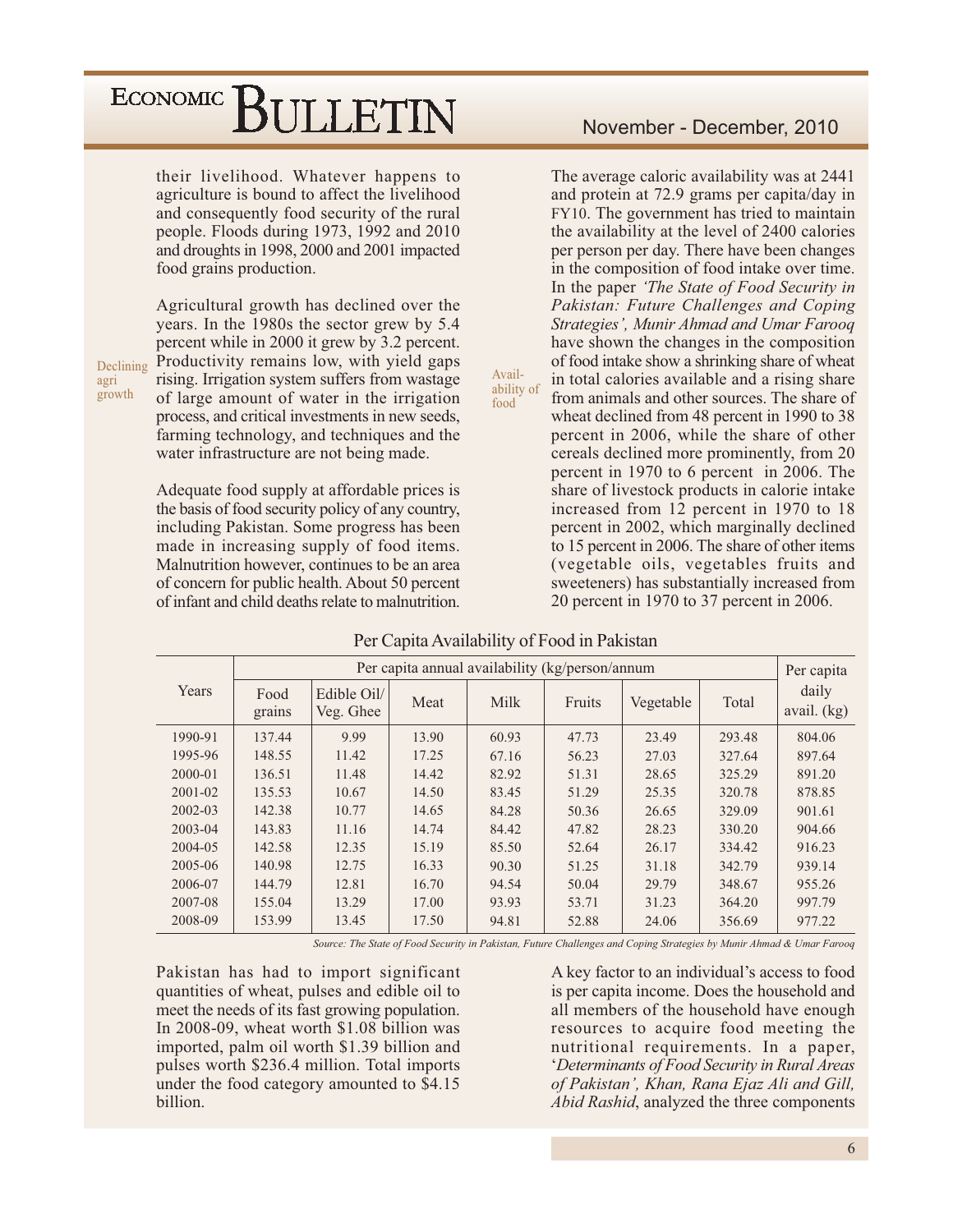of food security i.e. food availability, accessibility and absorption for rural areas of Pakistan by using district level data.

The major findings of the paper are that food availability require the increase in production of wheat, rice, maize, pulses, oilseeds, meat and milk. In the component of food accessibility, the electrification of the district and adult literacy rate can positively contribute towards food accessibility. The marginal cultivators need specific policy focus. In the components of food absorption, the child immunization, female literacy, safe drinking water and the number of hospitals emerged as important areas to increase food security.

In a paper, 'Food Security Context Analysis for South Asia: Bangladesh, India, Pakistan, Nepal', J.M. Kaspersma, the author has identified some of the primary causes of food insecurity in Pakistan. These are mentioned below: -

- Water resources and irrigation  $\mathbf{r}$ Efficiency at farm level is low and this is attributed to irrigation practices, unreliable water supply and crop damages. A lack of knowledge on efficient irrigation techniques and low investment potential are other reasons.
- Salt water intrusion

The intrusion of salt water in the coastal areas of Pakistan is a serious threat to food security in these areas.

Causes of food insecurity in Pakistan

- Pollution as a result of reduced water flows As a result of population growth and reduced water flows downstream, Indus pollution is worsening. Sewage disposal, toxics from industrial discharges and pesticides and chemicals are increasing in the Indus. As a result, water borne diseases are on the rise, and aquatic life has been impacted.

- Use of untreated waste water in agriculture The practice of using untreated waste water for irrigation is widespread but has been largely ignored. This poses a risk to agricultural workers, crop handlers and consumers.
- Drought Low rainfall in Balochistan and Sindh province, alongwith extraction of groundwater and rise in temperatures create water scarcity and makes

#### November - December, 2010

them vulnerable to drought. People are forced to migrate, prices of food commodities go up, while income of the people in drought affected areas goes down, reducing their purchasing power and thus their calorie intake.

- Drinking water

A number of areas have piped water supply schemes, but the sand filters the schemes rely on for water treatment are sometimes dysfunctional due to lack of funds for maintenance, and, in effect, villagers are often being supplied with untreated water to be used as drinking water.

- Health

Poor water quality leads to a number of water borne diseases. At many places people and animals drink from the same open ponds. This causes health problems.

- Gender Inequality There is a marked difference between the health status of women and men in Pakistan. This is a direct consequence of the lower social status accorded to women and girls, who as a result tend to eat less and face additional barriers when
- Inequity in household food distribution There is a gender bias in favour of male children, both in terms of feeding and seeking health care.
- Nutrition education

accessing health care.

There is a lack of awareness of the kind of nutrition that is required for a healthy body. Many people suffer from malnutrition because they do not know about the nutrients they need.

In the new global hunger index by the International Food Policy Research Institute, Pakistan is ranked at 52nd place. The index rated 84 countries on the basis of three leading indicators — prevalence of child malnutrition, rate of child mortality and the proportion of

Global Hunger Index

|            | 1990 | 2010 |
|------------|------|------|
| Bangladesh | 35.8 | 24.2 |
| India      | 31.7 | 24.1 |
| Nepal      | 27.5 | 20.0 |
| Pakistan   | 24.7 | 19.7 |
| Sri Lanka  | 21.1 | 14.5 |

values between 10.0 and 19.9 indicate a serious problem, while figure above 20.0 implies that the situation is serious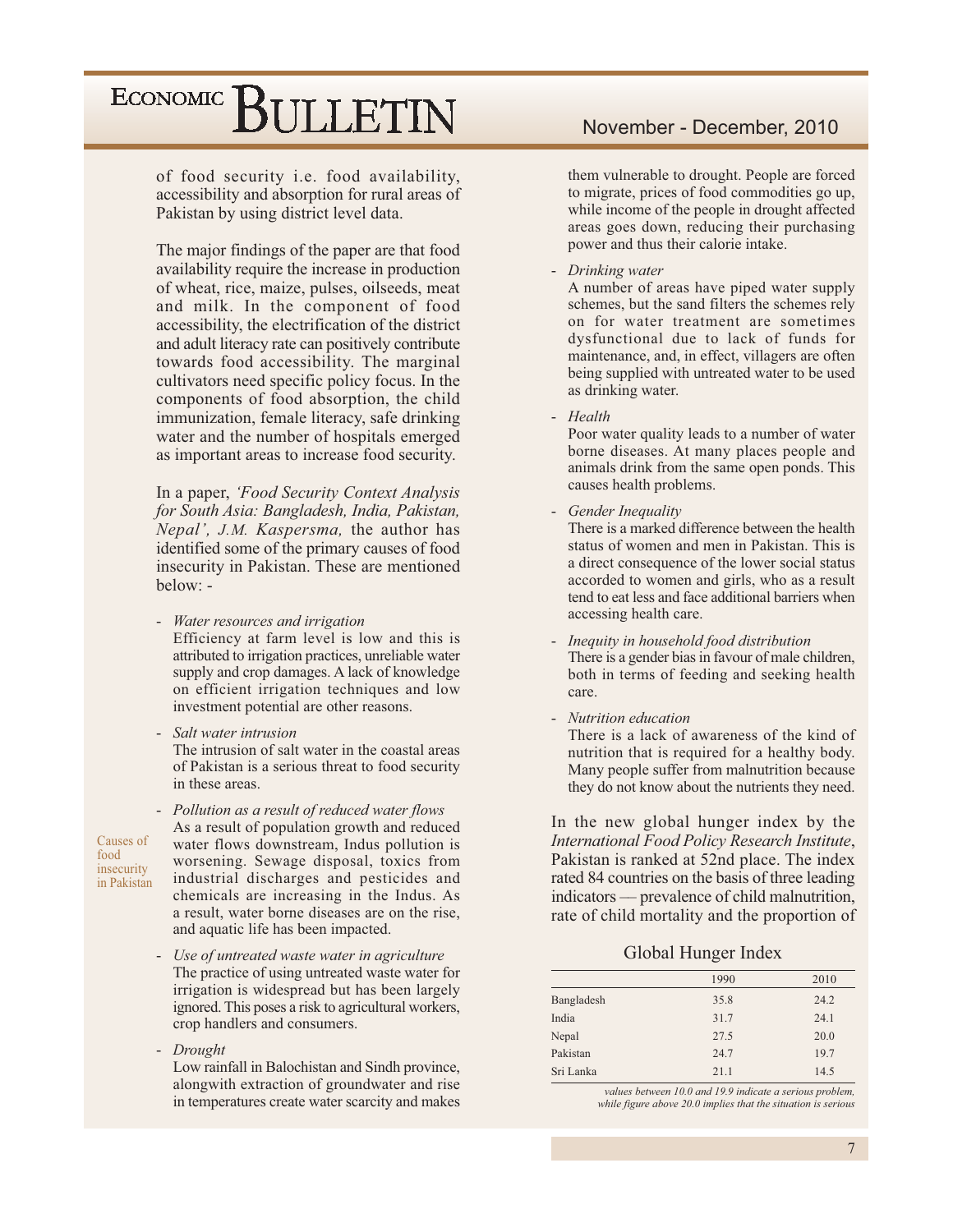#### $Box 'B'$

#### Food Insecurity in Rural Pakistan - 2003 **Sustainable Development Policy Institute**

The SDPI had undertaken a study in 2003 in collaboration with WFP to analyze food security in rural Pakistan. It analyzed the three determinants of food security, namely; physical access to food (availability), economic access to food and food absorption. Given below are excerpts from the mentioned Report: -

- Food availability, the 1st pillar of food security, was assessed on the basis of food production and consumption.
- Out of 120 districts setting in Pakistan, 74 (62%) were found to be food deficit in terms of net availability.
- Wheat, a staple, catering for 48 percent of caloric needs in Pakistan, was found deficit in terms of net availability.
- Out of 120 districts, only 48 (40%) were producing surplus or enough to cater to the needs of these districts.
- Food Security Analysis (FSA) 2003 ranked, in terms of availability, NWFP, Northern Areas and Azad Jammu & Kashmir as net food insecure.
- On overall crop-based food availability (exclusive of livestock products) out of 120 districts, 39 (32%) had surplus production, 6 (5%) were self-reliant while 35 (29%) were extremely insecure and 40 (33%) experienced deficit of low to high degree.
- Out of 120 districts, 43 (36%) have surplus production and another 37 (31%) have sufficient livestock-based food production.
- In total, out of 120 districts, 80 (67%) are self-reliant and only 40 (33%) encounter some degree of deficit in livestock-based food.
- On net agro-livestock products basis, including both key sources of food availability, 34 (28%) out of 120 districts were found surplus. These figures, translated into net food availability, suggest that 74 (62%) out of 120 districts faced deficit of varying degree.
- In terms of economic access to food, as against the physical access food availability affords, FSA 2003 revealed that income inequality factors especially land, and access to opportunities such as education and employment have led to a wide range of disparities.
- Reduced capacity of agriculture sector in terms of gainful employment is another important factor impacting opportunities in rural Pakistan.
- The number of landless farmers too was high, for example, in 30  $(25%)$  districts, the number of such farmers was above 20 percent. As a result, the low income of 96 (80%) districts out of 120 were found further plunging into low through very low to extremely low income bracket, impacted economic access to food.
- Effective biological utilization or food absorption, the 3rd pillar of food security, was assessed on the basis of parameters including access to safe drinking water, immunization cover and infant mortality, access to medics and paramedics and rural health infrastructure.
- It revealed that out of 120 only 11 (9%) districts of Pakistan performed reasonably well, while 45 (38%) experienced extremely low rate of food absorption. Poor food absorption speaks of nutritional insecurity, even if food is available and is also accessible.
- The contributory factors to this state of affairs include inter alia the poor access to potable water, for example in 113 (94%) out of 120 districts, safe drinking water was available to less than 50 percent of the population. It implies that 50 percent of the population drinks unsafe water which contaminates food.
- Overall health security as assessed by rural health infrastructure and access to medics and paramedics was another contributory factor towards poor food absorption. For instance, in 117 (98%) out of 120 districts, rural health facilities were less than 51 per million population.
- FSA 2003 also came up with substantial evidence that inter and intra provincial disparities exist in terms of food security. For example, majority of food insecure districts 28 percent fall in Balochistan, followed by 26 percent in NWFP, 14 percent in Sindh, 13 percent in Punjab, 9 percent in FATA, 6 percent in Northern Areas and 5 percent in Azad Jammu & Kashmir.
- In the intra-provincial context, 65 percent of food insecure districts were in Sindh, 29 percent in Punjab, and 88 percent in NWFP, 85 percent in Balochistan, 100 percent in Northern Areas and FATA.
- The findings support the argument that hidden hunger is more pronounced in Pakistan than what macro picture of food security presents.
- The incidence of food poverty in rural areas has increased from 26 percent in 1993-94 to 35 percent in 1998-99, which is higher than that of urban centers. With increasing poverty, Pakistan, despite its efforts to be food secure at macro level, has become a food insecure country at the household level.
- FSA 2003 suggests that 38 districts out of 120 are the most vulnerable being poor and extremely food insecure. Majority of these districts fall in Balochistan and NWFP.
- There are another 16 districts falling in 'very food insecure', and 26 districts in 'low food insecure' zones. In total, 80 districts out of 120 are vulnerable to food security.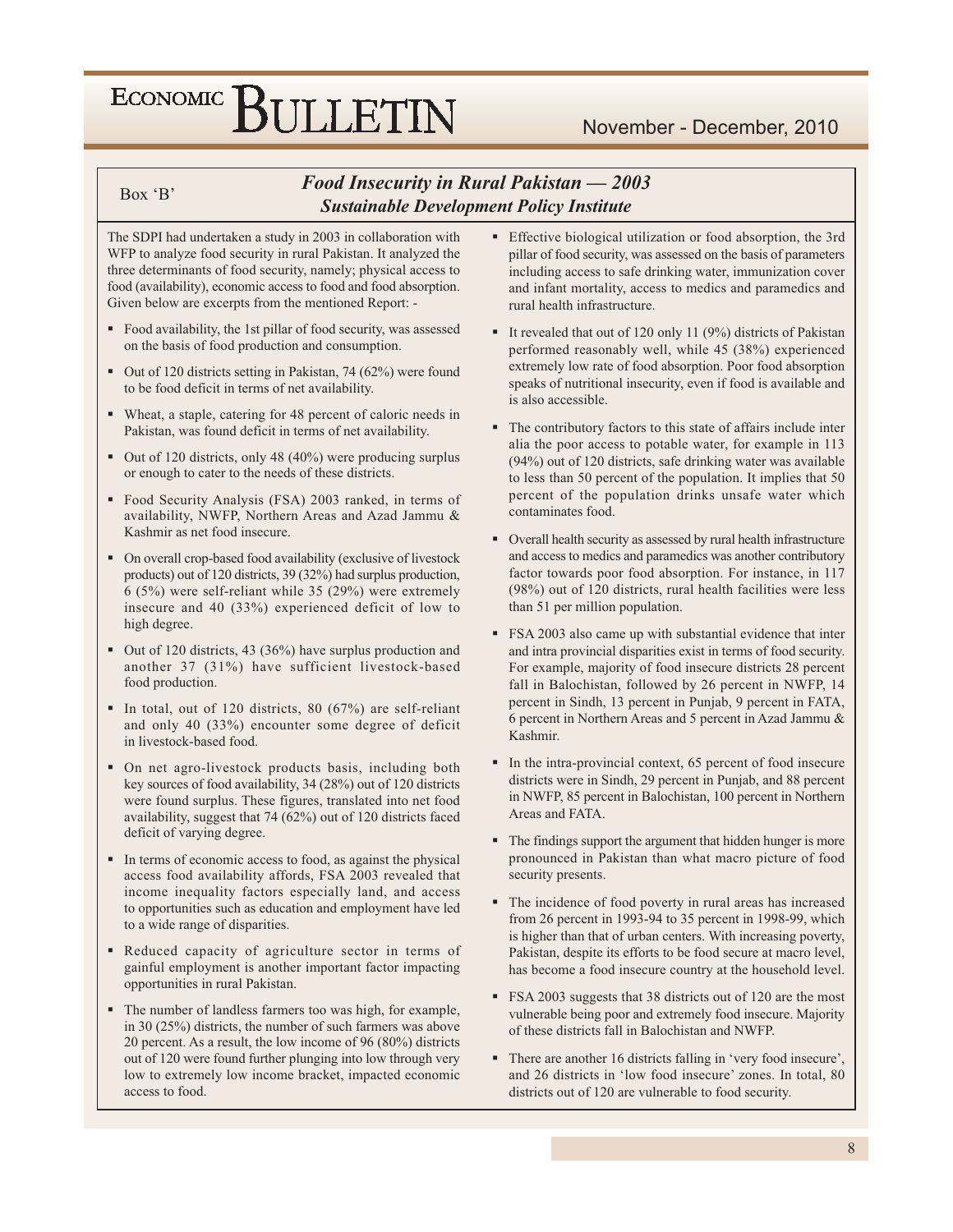#### November - December, 2010

#### Box 'C'

#### Food Insecurity in Pakistan - 2009 SDPI, SDC, WFP

This report is a follow up of the Food Security Analysis of Rural Pakistan  $-2003$ . SDPI was supported by the Swiss Agency for Development and Cooperation and World Food Programme. The report provides a ranking of districts of Pakistan on the basis of food security and gives a comparison of the current food security situation with the year 2003. We give below excerpts from the Report: -

- It is observed that state of food security in Pakistan has deteriorated since 2003. The conditions for food security are inadequate in 61 percent districts (80 out of 131 districts) of Pakistan. This is a sharp increase from 2003, when conditions for food security were inadequate in 45 percent districts (54 out of 120 districts) of Pakistan. Almost half of the population of Pakistan (48.6%) does not have access to sufficient food for active and healthy life at all times.
- Inter and intra provincial disparities exist in terms of food security. FATA has the highest percentage of food insecure population (67.7%) followed by Balochistan (61.2%) and Khyber-Pakhtunkhwa (KPK) (56.2%). The lowest percentage of food insecure population (23.6%) is in Islamabad. Among the districts, Dera Bugti in Balochistan has the highest percentage of food insecure people (82.4%).
- Balochistan has the highest number of districts with worst conditions for food security.
- Although Pakistan witnessed a six percent increase in surplus wheat producing districts (from  $24\%$  in 2003 to 30% in 2009). the percentage of surplus food (aggregate of both animal and crop based food) producing districts declined from 28.3 percent in 2003 to 17.5 percent in 2009.
- The percentage of districts with adequate conditions for reasonable access to food was not very promising in 2003. Only 13.3 percent i.e., 16 out of 120 districts had adequate conditions for reasonable access to food. However, this situation seems to be further aggravated in 2009 when only 7.6 percent districts (10 out of 131) fell in the category of having reasonable conditions for access to food.
- The third pillar of security, i.e. food absorption, was measured based on the state of sanitation, access to drinking water, and female literacy rate. Only 9 percent districts (11 out of 120) displayed conditions for reasonable food absorption in 2003. In 2009 the situation had further deteriorated with only 7.6 percent (10 out of 131) districts in Pakistan meeting these prerequisites.
- One quarter of the total districts in Pakistan has extremely poor sanitation facilities where more than 50 percent of houses are without toilet. Similarly one quarter of the total districts has extremely poor state of drinking water where more than 50 percent households have no access to clean potable water. Almost a quarter  $(23%)$  of the districts have an extremely

low female literacy rate (10% or below). FATA with 6.2 percent female literacy rate is the worst.

- The number of surplus food producing districts has declined from 34 in the year 2003-04 to 24 in 2009-10. Proportionally, the food deficit districts have increased from 62 percent in 2003 to 76 percent in 2009.
- Many factors are responsible for this decline in food availability. Some of them include; population growth, rapid urbanization, turning cultivable land into housing societies, climate change especially reduced water availability and brief rainy seasons, increase in prices of inputs, lack of coherent agricultural development policy, and shrinking investment both from the public as well as the private sector in agricultural research and development.
- Physical availability of food is declining in Pakistan. First, production and distribution systems are inequitable. Second, a low income coupled with a higher rate of unemployment. Third, an important factor affecting access to food is national governance. International communities and donors may help countries like Pakistan to improve the physical availability of food through food exports, food grants, and food loans etc, however, their efforts must be supported by good governance at the domestic level which is missing in Pakistan.
- The composite indicator of access to food shows that 42 percent of the districts in Pakistan are extremely low in access to food. Around 76 percent of districts are in the range of low to extremely low in access.
- Food absorption is the third pillar of food security. The indicators used to assess food absorption include, access (or lack of access) to clean drinking water, environmental hygiene, health infrastructure, individual health status and female literacy rate etc. Nutrition security cannot be achieved without environmental hygiene, primary health care and clean drinking water.
- In the country, 59 percent of the districts are in extremely low or very low food absorption groups. Food absorption indicators show a very bleak picture of the population. A limited number of districts (only 10 out of 131) have reasonable food absorption.
- In comparing the present data with the food security report of 2003, the extremely and very low food absorption districts increased from 55 percent to 59 percent. On the other hand, the districts with reasonable food absorption decreased from 9 percent to 7 percent.
- Across the country, 48.6 percent of the population is food insecure, with various degrees of food insecurity. Of the total food insecure population 22.4 percent are extremely food insecure in the country.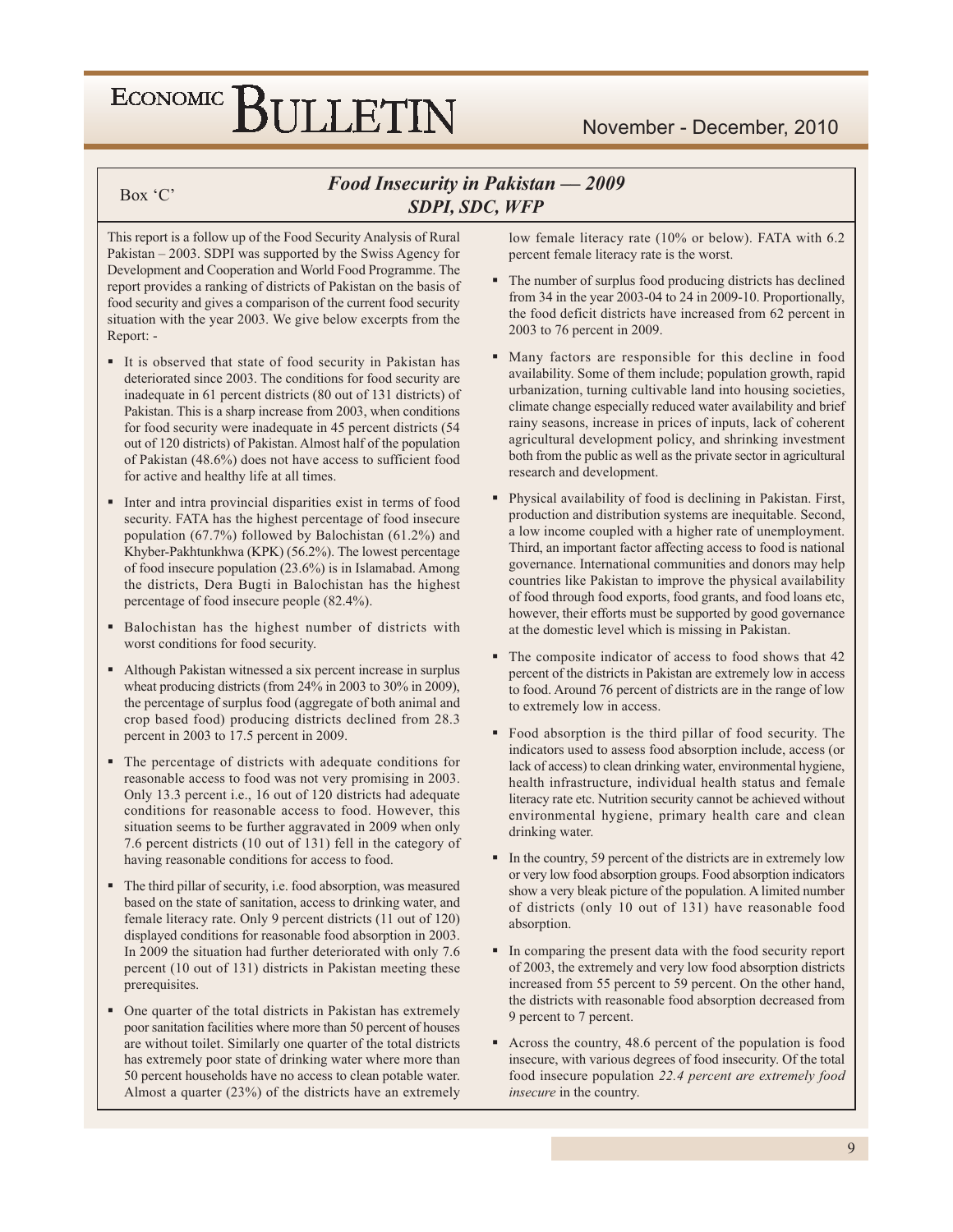people who are caloric deficient. The global hunger index shows some improvement over the 1990 GHI, falling for Pakistan from 24.7 percent to 19.1 percent. India has been ranked at 67, China is at 9th place, Sri Lanka at 39th position, Nepal ranked 56 by index, while Bangladesh is listed at 68th position.

The Sustainable Development Policy Institute had in 2003 carried out a district ranking of Pakistan on the basis of food security in collaboration with the World Food Program. Excerpts from the report are given in  $Box B$ . This report was later updated (2009) and it ranked districts of Pakistan on the basis of food insecurity. This work was carried out in collaboration with World Food Program and Swiss Agency for Development & Cooperation. Highlights from the report are given in  $Box C$ .

**Between** 2003-09 food security deteriorated

The findings show that the state of food security has deteriorated in the intervening period of the two reports. The conditions for food security are inadequate in 61 percent districts (2009), against 45 percent districts in 2003. Almost 48.6 percent of the population does not have the access to sufficient food for an active and healthy life at all times.

The SDPI 2009 report shows that the ten most food insecure districts include Kohistan, Upper Dir, Muhmand, North Waziristan, South Waziristan, Dalbidin, Musakhel, Dera Bugti, Orakzai and Panjgur. These are the districts were there is a fight against militancy. This implies that food insecurity factor can no longer be ignored in Pakistan and needs to be treated as a grave security issue.

This requires, sufficient quantity of food available to all individuals and the individual's access to the food available in the market. Even if the food is available in the market it does not guarantee food security, but depends on the people's purchasing power, availability of roads and infrastructure to acquire the food, and individuals health, influenced by sanitation, clean drinking water, proper storage of food etc. Therefore, simply emphasizing

on increasing food supply cannot assure food security.

The challenge is enormous for the government, as food security is a multi-facet issue. The demand for food is rising with growing population, but large numbers are unemployed and do not have the means to purchase Challange available food. So at the household level, food security is more about the household income, food prices prevailing than just the availability of food. Economic access is denied to large proportion of the population who are extremely poor and cannot afford to pay the food prices in the market.

for the

govern-

ment

Sanitation and access to clean water is also an issue of major concern. Large numbers die every year because of water related diseases and lack of hygiene. There are also gender imbalances, significant variation in the income, inter-regional inequities between districts, urban - rural disparities etc.

In Pakistan, poverty remains a serious challenge, and around 43 percent of the population lives below and around the poverty line. They do not have access to necessities of life and face problems in terms of lack of education and health facilities. Pakistan has the lowest public health expenditure among South Asian countries and despite some improvements in maternal health over the last few years, it is still far from achieving the target of 140 deaths per 100,000 live birth by the end of 2015.

To ensure household food security there are some safety net programmes in Pakistan; Pakistan Bait-ul-Mal, Zakat, Benazir Income Support Programme to cater to the needs of the poorest of the poor sections of the society, Pakistan Poverty Alleviation Fund for poverty reduction, some programmes being implemented at provincial level like school feeding, child nutrition, safe motherhood etc. On the supply side programmes have been undertaken to increase agri productivity. More efforts are needed to narrow the gap between population growth and domestic food production, and raise productivity of food crops.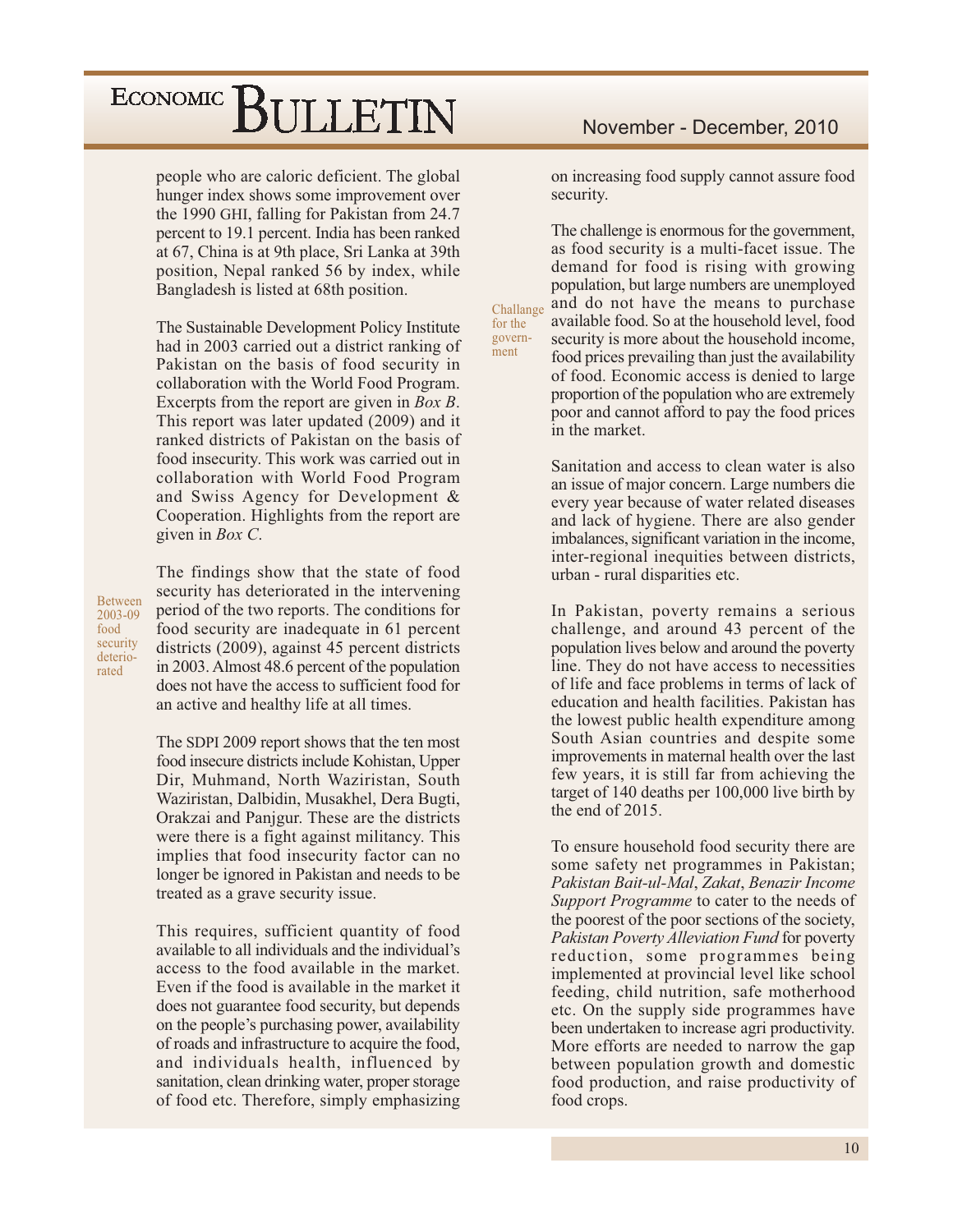|                                                                                                                                   | Selected Food Security Indicators                         | Bangladesh                 | India                     | South Asian Countries<br>Maldives  | Nepal                                    | Pakistan                   | (%)<br>Sri Lanka                                |
|-----------------------------------------------------------------------------------------------------------------------------------|-----------------------------------------------------------|----------------------------|---------------------------|------------------------------------|------------------------------------------|----------------------------|-------------------------------------------------|
|                                                                                                                                   | Unit                                                      |                            |                           |                                    |                                          |                            |                                                 |
|                                                                                                                                   |                                                           | 2005-07                    | 2005-07                   | 2005-07                            | 2005-07                                  | 2005-07                    | 2005-07                                         |
| Population                                                                                                                        | 000 Nos.                                                  | 155446                     | 1147678                   | 297                                | 27756                                    | 169488                     | 19705                                           |
| Dietary Energy Supply (DES)                                                                                                       | kcal/person/day                                           | 2250                       | 2300                      | 2680                               | 2350                                     | 2250                       | 2390                                            |
| Proportion of Undernourishment                                                                                                    | $\%$                                                      | 27                         | $\overline{21}$           | $\overline{ }$                     | 16                                       | 26                         | 19                                              |
| Number of Undernourished                                                                                                          | $\sum_{i=1}^{n}$                                          | 41.7                       | 237.7                     | 19.8                               | 4.5                                      | 43.4                       | 3.8                                             |
| Minimum Dietary Energy Requirement                                                                                                | kcal/person/day                                           | 1760                       | 1780                      | 1790                               | 1720                                     | 1730                       | 1810                                            |
| Ratio of Production to Consumption<br>by Major Commodity<br>Flour of wheat<br>Sugar, refined<br>Rice, milled                      | $\%$                                                      | 103.6<br>$101.8\,$<br>89.2 | 107.6<br>100.2<br>$111.8$ | 488.4<br>(Pelagic Fish)<br>$0.0\,$ | $125.4$ (Potatoes)<br>109.1<br>103.5     | 229.7<br>103.7<br>82.4     | 166.7 (Coconuts)<br>111.5<br>101.3              |
| GDP at Market Prices<br>$(constant 2000$ $USS)$                                                                                   | Mn US\$                                                   | 65470                      | 707586                    | 974                                | 6704                                     | 100141                     | 21337                                           |
| National (Poverty Headcount)                                                                                                      | $\%$                                                      | (2005)<br>40.0             | (2000)<br>28.6            | $\blacksquare$                     | (2004)<br>30.9                           | (1999)<br>32.6             | (2002)<br>22.7                                  |
| Rural (Poverty Headcount)                                                                                                         | $\%$                                                      | (2005)<br>43.8             | (2000)<br>30.2            | $\blacksquare$                     | (2004)<br>34.6                           | (1999)<br>35.9             | (2002)<br>7.9                                   |
| Urban (Poverty Headcount)                                                                                                         | $\%$                                                      | (2005)<br>28.4             | (2000)<br>24.7            |                                    | (2004)<br>9.6                            | (1999)<br>24.2             | (2002)<br>24.7                                  |
| Gini of Income                                                                                                                    | $\%$                                                      | (2005)<br>31.0             | (2005)<br>37.0            | (2004)<br>37.0                     | (2004)<br>47.2                           | (2005)<br>31.0             | (2002)<br>41.0                                  |
| Gini of Dietary Energy Consumption                                                                                                | $\%$                                                      | $17.6$<br>(1981-82)        | $(2004 - 05)$<br>15.0     | (1995)<br>13.8                     | (1995)<br>15.4                           | (1988)<br>17.9             | (1986)<br>15.5                                  |
| Share of Food in Total Expenditure                                                                                                | $\frac{5}{6}$                                             | (2005)<br>53.8             | (2004)<br>49.5            | (2003)<br>29.9                     | (2003)<br>59.0                           | (2004)<br>47.6             | (2005)<br>39.6                                  |
| Share of Agricultural Labour Force in<br>Total Labour Force                                                                       | $\delta_{\rm O}$                                          | 49.2                       | 56.3                      | 17.9                               | 93.1                                     | 40.9                       | 43.7                                            |
| Agricultural Production<br>Rice, Paddy<br>Wheat                                                                                   | 000 MT<br>$000$ MT<br>$000$ MT                            | 41209                      | 140466<br>71266           | (Fresh Vegetables)<br>25           | 2195 (Fresh Vege.)<br>4060               | 30247*<br>22061<br>8275    | 2070 (Coconuts)<br>3240                         |
| Stunting, less than - 2 s.d<br>Child Nutritional Status                                                                           | $\%$                                                      | (2007)<br>36.0             | $(2005 - 06)$<br>43.0     | (2001)<br>25.0                     | (2006)<br>43.0                           | $(2001 - 02)$<br>37.0      | (2000)<br>14.0                                  |
| <b>Adult Nutritional Status</b><br>Underweight                                                                                    | $\%$                                                      | $\mathbf{I}$               | $\mathbf{I}$              | (2005)<br>4.9                      | $\mathbf{I}$                             | $(1990-94)$<br>31.2        | $\mathbf{r}$                                    |
| Infant Mortality Rate (0-1 year) - 2008<br>Under-five Mortality Rate - 2008<br>Access to Safe Water - 2008<br>Health & Sanitation | Per 1000 live births<br>Per 1000 live births<br>$\%$ $\%$ | 43.0<br>43<br>54           | 52.0<br>31.0<br>$69\,$    | 24.0<br>98.0<br>28<br>$24\,$       | $41.0$<br>$31.0$<br>$\overline{4}$<br>51 | $72.0$<br>45.0<br>89<br>72 | 13.0<br>$\tilde{5}$<br>13                       |
| * Buffalo milk & cow milk whole (fresh) (In 000 MT)<br>$-2008$<br>Access to Adequate Sanitation -                                 |                                                           | 53.0                       |                           |                                    |                                          |                            | Source: Food & Agriculture Organization<br>91.0 |

November - December, 2010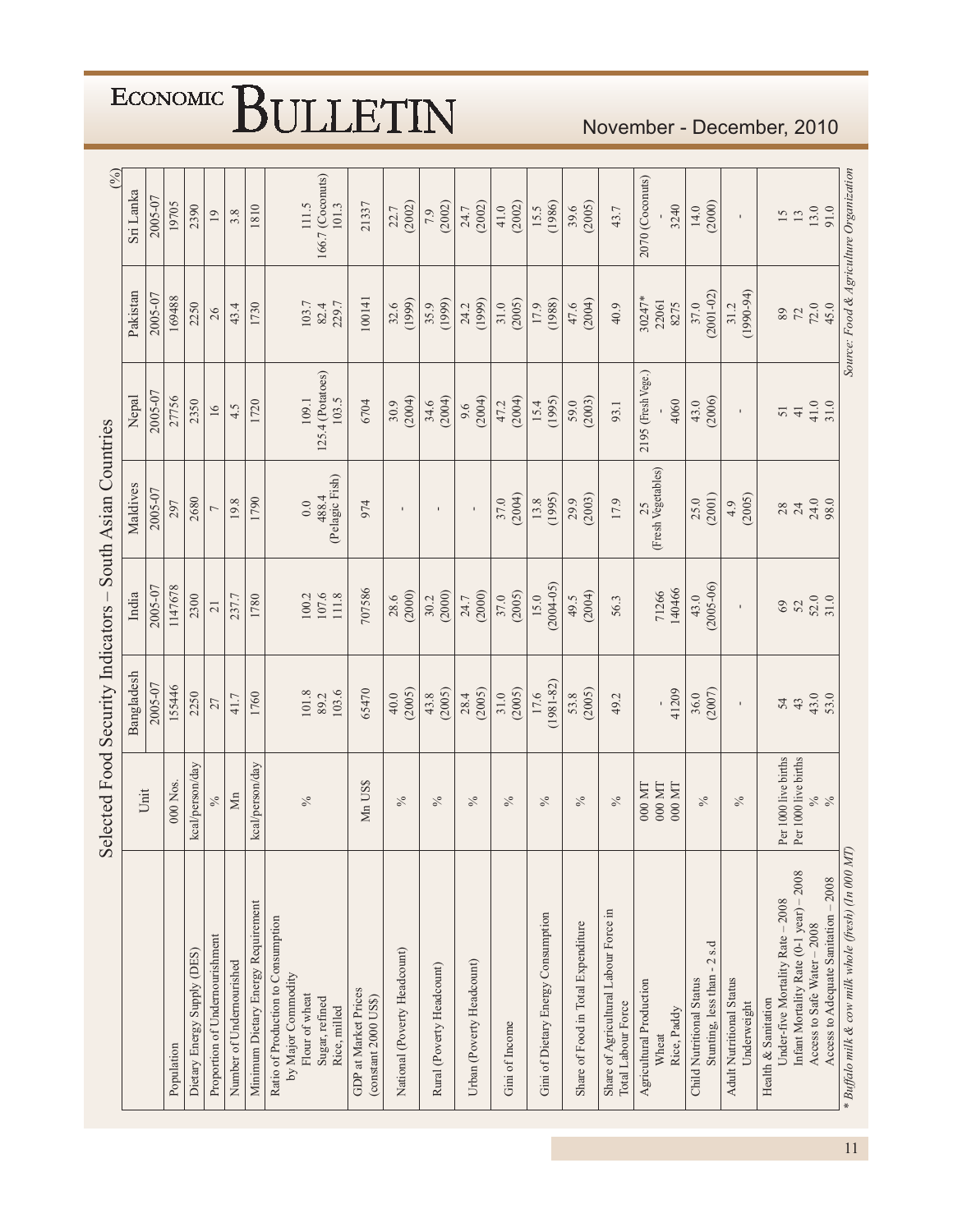$(P_0, R_0)$ 

### **Quarterly Performance of Selected Banks - 2010**

|                         |                            |                                 |               |                | Major Banks  |                |                                                    |                               | (10.5, 10.1)<br>Provincial Bank |
|-------------------------|----------------------------|---------------------------------|---------------|----------------|--------------|----------------|----------------------------------------------------|-------------------------------|---------------------------------|
|                         |                            | National<br>Bank of<br>Pakistan | Habib<br>Bank | United<br>Bank | MCB<br>Bank  | Allied<br>Bank | Bank<br>$\operatorname{Al-}\!\operatorname{Falah}$ | Standard<br>Chartered<br>Bank | Bank of Khyber                  |
| <b>Assets</b>           |                            |                                 |               |                |              |                |                                                    |                               |                                 |
| 2009<br>2010            | December                   | 944.6                           | 821.0         | 619.7          | 509.2        | 418.4          | 389.1                                              | 312.9                         | 38.8                            |
| QI                      | March                      | 914.5                           | 806.0         | 586.2          | 497.5        | 399.8          | 380.4                                              | 315.5                         | 36.6                            |
| $\mathcal{Q}2$          | June                       | 1007.9                          | 839.5         | 645.2          | 532.1        | 432.7          | 387.6                                              | 299.3                         | 45.9                            |
| Q3                      | September                  | 928.9                           | 831.3         | 621.7          | 539.5        | 412.5          | 387.1                                              | 329.7                         | 44.0                            |
| <b>Deposits</b>         |                            |                                 |               |                |              |                |                                                    |                               |                                 |
| 2009<br>2010            | December                   | 727.5                           | 653.5         | 492.0          | 367.6        | 328.9          | 324.8                                              | 207.0                         | 26.3                            |
| QI                      | March                      | 713.8                           | 647.2         | 451.3          | 391.6        | 317.7          | 316.4                                              | 209.7                         | 25.6                            |
| $\mathcal{Q}2$          | June                       | 816.5                           | 674.8         | 499.9          | 419.3        | 352.6          | 315.1                                              | 205.7                         | 30.8                            |
| ${\mathcal{Q}}$ 3       | September                  | 744.1                           | 658.8         | 491.2          | 422.3        | 328.6          | 308.1                                              | 222.5                         | 28.2                            |
| <b>Advances</b>         |                            |                                 |               |                |              |                |                                                    |                               |                                 |
| 2009                    | December                   | 475.2                           | 432.3         | 354.1          | 253.2        | 237.3          | 188.0                                              | 124.4                         | 11.8                            |
| 2010<br>QI              | March                      | 457.2                           | 412.9         | 331.5          | 242.2        | 227.0          | 185.6                                              | 128.7                         | 11.9                            |
| Q2                      | June                       | 460.3                           | 424.8         | 343.3          | 245.1        | 234.0          | 198.9                                              | 125.8                         | 18.8                            |
| $Q_3$                   | September                  | 448.0                           | 413.0         | 334.8          | 228.6        | 220.8          | 199.3                                              | 125.5                         | 19.6                            |
| Investment              |                            |                                 |               |                |              |                |                                                    |                               |                                 |
| 2009                    | December                   | 217.6                           | 209.4         | 136.1          | 167.1        | 94.8           | 99.2                                               | 83.8                          | 17.9                            |
| 2010                    | March                      | 254.2                           | 203.7         | 141.5          | 157.0        | 94.2           | 105.6                                              | 84.7                          | 16.6                            |
| QI<br>$\mathcal{Q}2$    | June                       | 243.6                           | 224.4         | 169.1          | 179.5        | 110.3          | 104.6                                              | 72.7                          | 18.7                            |
| Q3                      | September                  | 258.3                           | 201.8         | 159.8          | 207.8        | 123.0          | 99.0                                               | 101.8                         | 16.6                            |
| <b>Equity</b>           |                            |                                 |               |                |              |                |                                                    |                               |                                 |
| 2009                    | December                   | 94.1                            | 71.2          | 52.3           | 61.1         | 25.9           | 19.8                                               | 44.7                          | 5.0                             |
| 2010                    | March                      | 90.9                            | 69.0          | 52.1           | 62.8         | 26.3           | 20.4                                               | 45.5                          | 5.1                             |
| QI<br>Q2                | June                       | 94.4                            | 73.0          | 55.0           | 64.8         | 28.1           | 19.9                                               | 46.0                          | 5.3                             |
| Q3                      | September                  | 97.7                            | 77.8          | 57.2           | 67.1         | 28.8           | 20.4                                               | 46.6                          | 5.3                             |
| <b>Interest Income</b>  |                            |                                 |               |                |              |                |                                                    |                               |                                 |
| 2009                    | December                   | 77.9                            | 74.8          | 60.9           | 51.6         | 41.1           | 35.6                                               | 26.7                          | 3.4                             |
| 2010                    |                            |                                 |               |                |              |                |                                                    |                               |                                 |
| QI<br>Q <sub>2</sub>    | March<br>June              | 21.0<br>22.4                    | 19.2<br>20.0  | 14.1<br>14.3   | 13.1<br>13.3 | 10.9<br>10.9   | 9.2<br>9.3                                         | 7.0<br>6.6                    | 0.9<br>0.9                      |
| $Q_3$                   | September                  | 22.1                            | 20.0          | 14.8           | 13.8         | 11.4           | 9.4                                                | 6.9                           | 1.2                             |
| <b>Interest Expense</b> |                            |                                 |               |                |              |                |                                                    |                               |                                 |
| 2009                    | December                   | 39.5                            | 33.1          | 28.2           | 15.8         | 22.4           | 24.7                                               | 10.4                          | 2.4                             |
| 2010                    |                            |                                 |               | $6.0\,$        |              |                |                                                    |                               |                                 |
| QI<br>Q2                | March<br>June              | 11.0<br>11.7                    | 8.6<br>8.5    | 6.0            | 4.4<br>4.3   | 5.6<br>5.7     | 6.2<br>5.9                                         | 2.7<br>2.5                    | 0.6<br>0.6                      |
| $Q_3$                   | September                  | 11.2                            | 8.4           | 6.2            | 4.6          | 5.4            | 5.8                                                | 2.7                           | $0.8\,$                         |
|                         | <b>Net Interest Income</b> |                                 |               |                |              |                |                                                    |                               |                                 |
| 2009                    | December                   | 38.5                            | 41.7          | 32.7           | 35.8         | 18.7           | 10.9                                               | 16.3                          | 1.0                             |
| 2010                    | March                      | 10.1                            | 10.6          | 8.1            | 8.7          | 5.3            | 3.0                                                | 4.4                           | 0.2                             |
| QI<br>Q2                | June                       | 10.7                            | 11.4          | 8.3            | 9.0          | 5.2            | 3.3                                                | 4.1                           | 0.3                             |
| $Q_3$                   | September                  | 10.9                            | 11.6          | 8.6            | 9.3          | $6.0\,$        | 3.6                                                | 4.2                           | 0.4                             |
|                         | <b>Non Interest Income</b> |                                 |               |                |              |                |                                                    |                               |                                 |
| 2009                    | December                   | 19.0                            | 9.9           | 11.7           | 5.6          | 6.0            | 5.2                                                | 6.9                           | 0.4                             |
| 2010<br>Q1              | March                      | 4.0                             | 2.7           | 2.4            | 1.4          | 1.6            | 1.0                                                | 1.4                           | 0.3                             |
| Q <sub>2</sub>          | June                       | 4.2                             | 2.9           | 2.4            | 1.6          | 1.0            | $1.2\,$                                            | 1.6                           | 0.09                            |
| O <sub>3</sub>          | September                  | 3.1                             | 2.4           | 2.6            | 1.6          | 1.0            | 1.1                                                | 1.4                           | 0.09                            |
| Admn. Expense           |                            |                                 |               |                |              |                |                                                    |                               |                                 |
| 2009<br>2010            | December                   | 22.6                            | 21.7          | 16.6           | 10.1         | 9.4            | 10.9                                               | 12.2                          | 0.7                             |
| QI                      | March                      | 5.8                             | 5.6           | 4.1            | 2.6          | 2.8            | 2.8                                                | 3.1                           | 0.2                             |
| Q <sub>2</sub>          | June                       | 7.0                             | 6.2           | 4.3            | 3.3          | 2.7            | 3.1                                                | 3.3                           | 0.2                             |
| O <sub>3</sub>          | September                  | 6.7                             | 5.9           | 4.4            | 3.5          | 2.7            | 3.1                                                | 3.6                           | 0.2                             |
| Profit/(Loss) B.T       |                            |                                 |               |                |              |                |                                                    |                               |                                 |
| 2009<br>2010            | December                   | 22.3                            | 19.5          | 14.1           | 23.2         | 10.5           | 1.0                                                | 1.3                           | $-0.8$                          |
| 01                      | March                      | 6.3                             | 6.0           | 4.3            | 6.3          | 2.7            | $0.8\,$                                            | 1.2                           | 0.1                             |
| Q <sub>2</sub>          | June                       | 5.3                             | 6.1           | 4.3            | 6.0          | 2.8            | 0.7                                                | 0.8                           | $-0.02$                         |
| O <sub>3</sub>          | September                  | 5.0                             | 6.1           | 4.4            | 7.2          | 3.2            | 0.7                                                | 0.9                           | $-0.02$                         |
| Profit/(Loss) A.T       |                            |                                 |               |                |              |                |                                                    |                               |                                 |
| 2009                    | December                   | 18.2                            | 12.3          | 9.2            | 15.5         | 7.1            | 0.9                                                | 0.7                           | $0.1\,$                         |
| 2010<br>QI              | March                      | 4.2                             | 3.6           | 2.8            | 4.1          | 1.8            | 0.6                                                | 0.8                           | $0.1\,$                         |
| Q <sub>2</sub>          | June                       | 3.6                             | 3.8           | 2.4            | 3.8          | 1.8            | 0.5                                                | 0.5                           | $-0.2$                          |
| O <sub>3</sub>          | September                  | 3.5                             | 3.9           | 2.9            | 4.6          | 2.2            | 0.4                                                | 0.6                           | 0.03                            |
|                         |                            |                                 |               |                |              |                |                                                    |                               |                                 |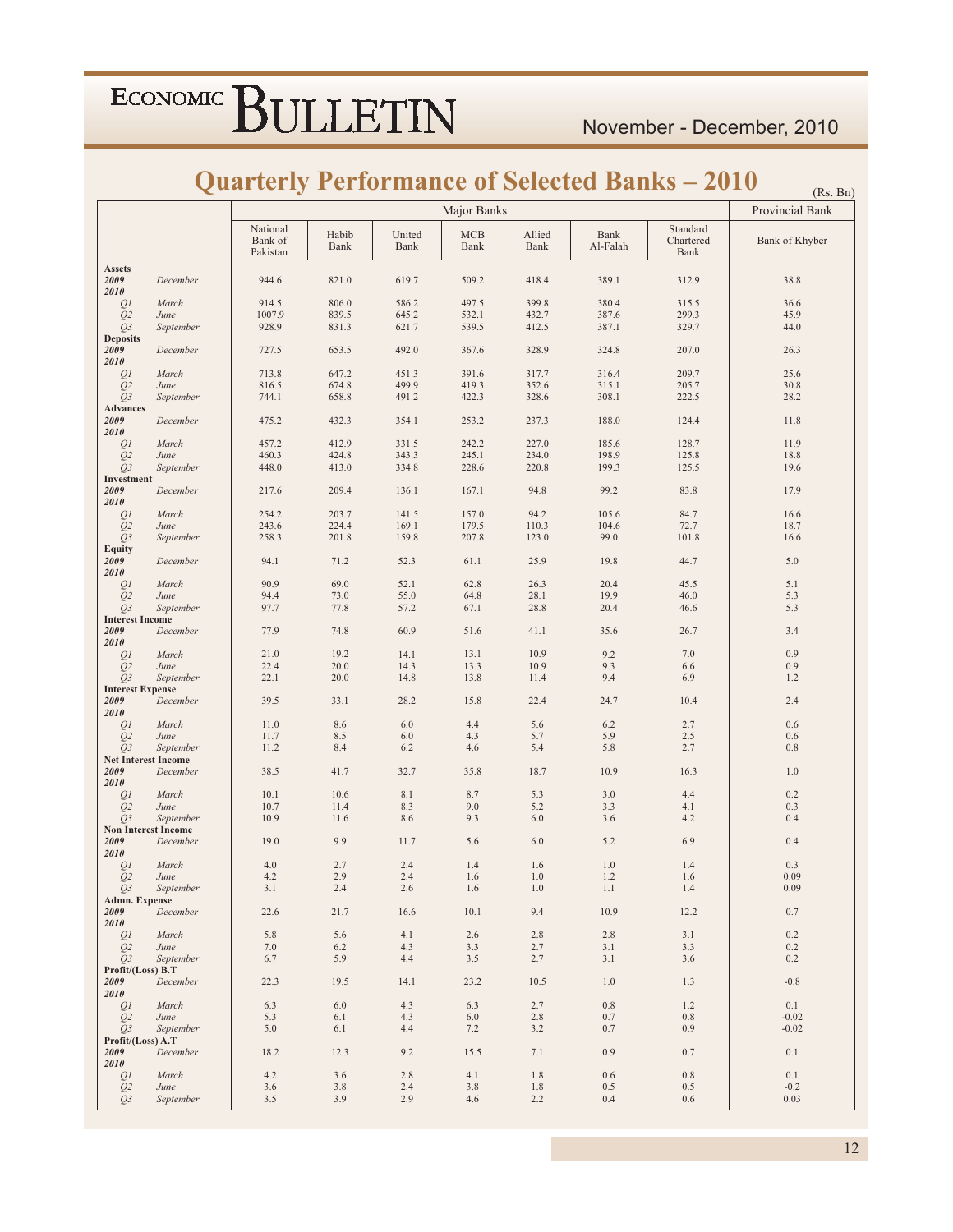### November - December, 2010

|                                    |               |                              |                |                  |                    | Domestic Private Banks        |                |                     |               |                          |                |                |
|------------------------------------|---------------|------------------------------|----------------|------------------|--------------------|-------------------------------|----------------|---------------------|---------------|--------------------------|----------------|----------------|
|                                    |               | Askari<br>Commercial<br>Bank | Soneri<br>Bank | Bank<br>Al-Habib | Mybank             | Habib<br>Metropolitan<br>Bank | Faysal<br>Bank | <b>KASB</b><br>Bank | Silkbank*     | Samba<br>Bank<br>Limited | NIB            | Meezan<br>Bank |
| <b>Assets</b><br>2009<br>2010      | December      | 254.3                        | 95.3           | 249.8            | 35.5               | 237.4                         | 180.9          | 59.2                | 68.7          | 23.7                     | 208.1          | 124.2          |
| QI                                 | March         | 268.3                        | 98.0           | 259.7            | 36.7               | 237.5                         | 168.7          | 60.1                | 67.5          | 22.2                     | 207.3          | 125.5          |
| Q <sub>2</sub>                     | June          | 280.0                        | 102.7          | 281.8            | 38.7               | 235.9                         | 178.2          | 60.4                | 73.0          | 27.0                     | 179.0          | 136.5          |
| Q3                                 | September     | 289.6                        | 101.1          | 278.9            | 35.8               | 229.0                         | 169.4          | 57.7                | 72.8          | 25.8                     | 161.7          | 143.4          |
| <b>Deposits</b><br>2009            | December      | 206.0                        | 73.5           | 189.3            | 26.8               | 142.5                         | 123.7          | 43.9                | 49.6          | 12.5                     | 93.9           | 100.3          |
| 2010                               |               |                              |                |                  |                    |                               |                |                     |               |                          |                |                |
| Q <sub>1</sub><br>Q <sub>2</sub>   | March<br>June | 213.0<br>221.8               | 75.2<br>81.0   | 215.1<br>226.1   | 27.0<br>28.9       | 146.0<br>151.3                | 110.8<br>136.4 | 46.9<br>49.7        | 48.8<br>54.0  | 11.7<br>13.3             | 96.0<br>99.3   | 102.5<br>114.5 |
| $Q_3$                              | September     | 230.0                        | 78.3           | 232.0            | 27.3               | 156.9                         | 132.5          | 47.2                | 54.9          | 15.3                     | 102.0          | 119.0          |
| <b>Advances</b>                    |               |                              |                |                  |                    |                               |                |                     |               |                          |                |                |
| 2009<br>2010                       | December      | 135.0                        | 48.7           | 106.0            | 17.4               | 102.3                         | 91.3           | 29.5                | 32.1          | 9.7                      | 84.0           | 44.2           |
| Q <sub>1</sub>                     | March         | 139.1                        | 50.0           | 107.5            | 18.6               | 103.2                         | 94.3           | 32.7                | 35.9          | 10.2                     | 84.0           | 42.7           |
| Q <sub>2</sub>                     | June          | 144.9<br>148.1               | 49.4<br>49.2   | 114.7<br>111.7   | 18.3<br>17.2       | 102.3<br>106.8                | 92.9<br>94.7   | 31.6<br>30.7        | 41.4<br>42.4  | 10.0<br>9.9              | 86.4<br>82.4   | 45.6<br>43.4   |
| Q3<br>Investment                   | September     |                              |                |                  |                    |                               |                |                     |               |                          |                |                |
| 2009<br>2010                       | December      | 67.0                         | 29.5           | 111.0            | 10.0               | 111.7                         | 56.5           | 15.1                | 20.2          | 5.8                      | 62.4           | 23.3           |
| Q <sub>1</sub>                     | March         | 70.4                         | 30.4           | 112.3            | 7.5                | 108.5                         | 56.2           | 13.4                | 15.5          | 5.7                      | 68.4           | 23.9           |
| Q <sub>2</sub>                     | June          | 78.3                         | 34.6           | 130.4            | 8.5                | 104.5                         | 59.2           | 13.7                | 16.4          | 7.3                      | 50.1           | 25.4           |
| O <sub>3</sub><br><b>Equity</b>    | September     | 81.2                         | 35.1           | 125.2            | 8.3                | 90.6                          | 51.9           | 14.8                | 13.9          | 3.3                      | 39.9           | 25.5           |
| 2009<br>2010                       | December      | 13.1                         | 7.2            | 12.3             | 4.2                | 18.9                          | 11.3           | 4.5                 | 0.2           | 7.1                      | 41.6           | 9.1            |
| Q <sub>1</sub>                     | March         | 14.1                         | 8.2            | 12.0             | 4.2                | 18.8                          | 13.0           | 4.1                 | 3.9           | 7.7                      | 41.7           | 9.5            |
| Q <sub>2</sub>                     | June          | 14.6                         | 8.0            | 12.8             | 4.2                | 19.6                          | 13.1           | 3.9                 | 6.1           | 8.0                      | 15.5           | 9.8            |
| $Q_3$                              | September     | 14.8                         | 8.2            | 13.4             | 3.9                | 20.3                          | 13.1           | 3.0                 | 5.2           | 7.9                      | 13.9           | 10.1           |
| <b>Interest Income</b><br>2009     | December      | 22.7                         | 9.3            | 22.1             | 3.4                | 21.4                          | 17.0           | 5.1                 | 5.9           | 1.9                      | 18.3           | 10.1           |
| 2010                               |               |                              |                |                  |                    |                               |                |                     |               |                          |                |                |
| QI<br>Q <sub>2</sub>               | March<br>June | 6.1<br>7.2                   | 2.5<br>2.5     | 6.3<br>6.8       | 0.7<br>0.8         | 5.8<br>5.8                    | 4.3<br>4.4     | 1.3<br>1.4          | 1.6<br>1.6    | 0.6<br>0.6               | 4.7<br>4.3     | 2.9<br>3.1     |
| $Q_3$                              | September     | 7.2                          | 2.6            | 6.8              | 0.7                | 5.6                           | 4.6            | 1.3                 | 1.8           | 0.6                      | 3.9            | 3.0            |
| <b>Interest Expense</b><br>2009    | December      | 13.6                         | 6.6            | 13.1             | 2.9                | 14.7                          | 12.0           | 5.5                 | 5.9           | 1.2                      | 12.9           | 5.0            |
| 2010                               |               |                              |                |                  |                    |                               |                |                     |               | 0.3                      | 3.4            |                |
| Q <sub>1</sub><br>Q <sub>2</sub>   | March<br>June | 4.0<br>4.3                   | 1.8<br>1.8     | 4.0<br>4.2       | 0.6<br>0.6         | 4.1<br>4.0                    | 3.1<br>2.9     | 1.3<br>1.3          | 1.5<br>1.4    | 0.3                      | 3.5            | 1.4<br>1.6     |
| $Q_3$                              | September     | 4.7                          | 1.8            | 4.0              | 0.6                | 3.8                           | 3.3            | 1.3                 | 1.5           | 0.3                      | 3.4            | 1.7            |
| <b>Net Interest Income</b><br>2009 | December      | 9.0                          | 2.7            | 9.1              | 0.5                | 6.7                           | 5.0            | $-0.4$              | 0.06          | 0.7                      | 5.4            | 5.1            |
| 2010                               |               |                              |                |                  |                    |                               |                |                     |               |                          |                |                |
| Q <sub>1</sub><br>Q <sub>2</sub>   | March<br>June | 2.1<br>2.9                   | 0.7<br>0.7     | 2.3<br>2.6       | 0.1<br>0.2         | 1.7<br>1.8                    | 1.2<br>1.4     | 0.06<br>0.2         | 0.07<br>0.2   | 0.3<br>0.3               | 1.2<br>0.8     | 1.4<br>1.5     |
| $Q_3$                              | September     | 2.5                          | 0.7            | 2.8              | 0.1                | 1.8                           | 1.3            | $-0.03$             | 0.3           | 0.3                      | 0.6            | 1.4            |
| <b>Non Interest Income</b>         |               |                              |                |                  |                    |                               |                |                     |               |                          |                |                |
| 2009<br>2010                       | December      | 2.6                          | 1.2            | 1.8              | 0.4                | 3.7                           | 2.8            | 0.6                 | 0.7           | 0.09                     | 1.7            | 1.6            |
| Q <sub>1</sub>                     | March         | 0.6                          | 0.3            | 0.5              | 0.09               | 1.0                           | 2.2            | 0.2                 | 0.2           | 0.01                     | 0.7            | 0.4            |
| Q <sub>2</sub>                     | June          | 0.6                          | 0.3            | 0.5              | 0.09               | 1.2                           | 0.8            | 0.2                 | 0.7           | 0.01                     | 0.3            | 0.5            |
| Q3<br>Admn. Expense                | September     | 0.6                          | 0.3            | 0.5              | 0.1                | $1.0\,$                       | 0.4            | 0.1                 | 0.06          | 0.03                     | 0.3            | 0.6            |
| 2009<br>2010                       | December      | 7.0                          | 2.1            | 5.0              | $1.0\,$            | 3.5                           | 4.2            | 2.4                 | 2.7           | 1.4                      | 5.3            | 3.5            |
| Q <sub>1</sub>                     | March         | 1.9                          | 0.6            | 1.4              | 0.3                | 1.0                           | 1.2            | 0.6                 | 0.7           | 0.3                      | 1.6            | 1.1            |
| Q <sub>2</sub>                     | June          | 2.0                          | 0.6            | 1.5              | 0.3                | 1.0                           | 1.3            | 0.6                 | 0.7           | 0.3                      | 1.6            | 1.2            |
| Q <sub>3</sub>                     | September     | 2.2                          | 0.7            | 1.7              | 0.3                | 1.0                           | 1.3            | 0.7                 | 0.9           | 0.3                      | 1.4            | 1.1            |
| Profit/(Loss) B.T<br>2009          | December      | 1.6                          | 0.2            | 4.5              | $-2.2$             | 4.2                           | 1.3            | $-5.9$              | $-4.3$        | $-1.1$                   | 0.6            | 1.7            |
| 2010<br>QI                         | March         | 0.5                          | 0.03           | 1.3              | 0.007              | 1.0                           | 2.1            | $-0.4$              | $-0.4$        | $-0.06$                  | 0.04           | 0.6            |
| Q <sub>2</sub>                     | June          | 0.6                          | $-0.3$         | 1.4              | 0.07               | 1.1                           | $-0.5$         | $-0.3$              | 0.4           | $-0.03$                  | $-2.3$         | 0.6            |
| Q <sub>3</sub>                     | September     | 0.3                          | 0.2            | 1.1              | $-0.3$             | 0.9                           | 0.09           | $-0.9$              | $-0.9$        | $-0.03$                  | $-2.4$         | 0.5            |
| Profit/(Loss) A.T<br>2009          | December      | 1.1                          | 0.1            | 2.9              | $-1.6$             | 2.7                           | 1.2            | $-4.2$              | $-2.9$        | $-0.6$                   | 0.7            | 1.0            |
| 2010                               |               |                              |                |                  |                    |                               |                |                     |               |                          |                |                |
| QI<br>Q <sub>2</sub>               | March<br>June | 0.3<br>0.4                   | 0.04<br>$-0.2$ | 0.9<br>0.8       | $-0.02$<br>$-0.02$ | 0.7<br>$0.8\,$                | 1.7<br>0.05    | $-0.4$<br>$-0.3$    | $-0.4$<br>0.6 | $-0.06$<br>$-0.03$       | 0.02<br>$-2.0$ | 0.4<br>0.4     |
| $Q_3$                              | September     | 0.2                          | 0.2            | 0.6              | $-0.3$             | 0.7                           | 0.07           | $-0.9$              | $-0.9$        | $-0.03$                  | $-1.6$         | 0.3            |

\* Formerly Saudi Pak Commercial Bank Limited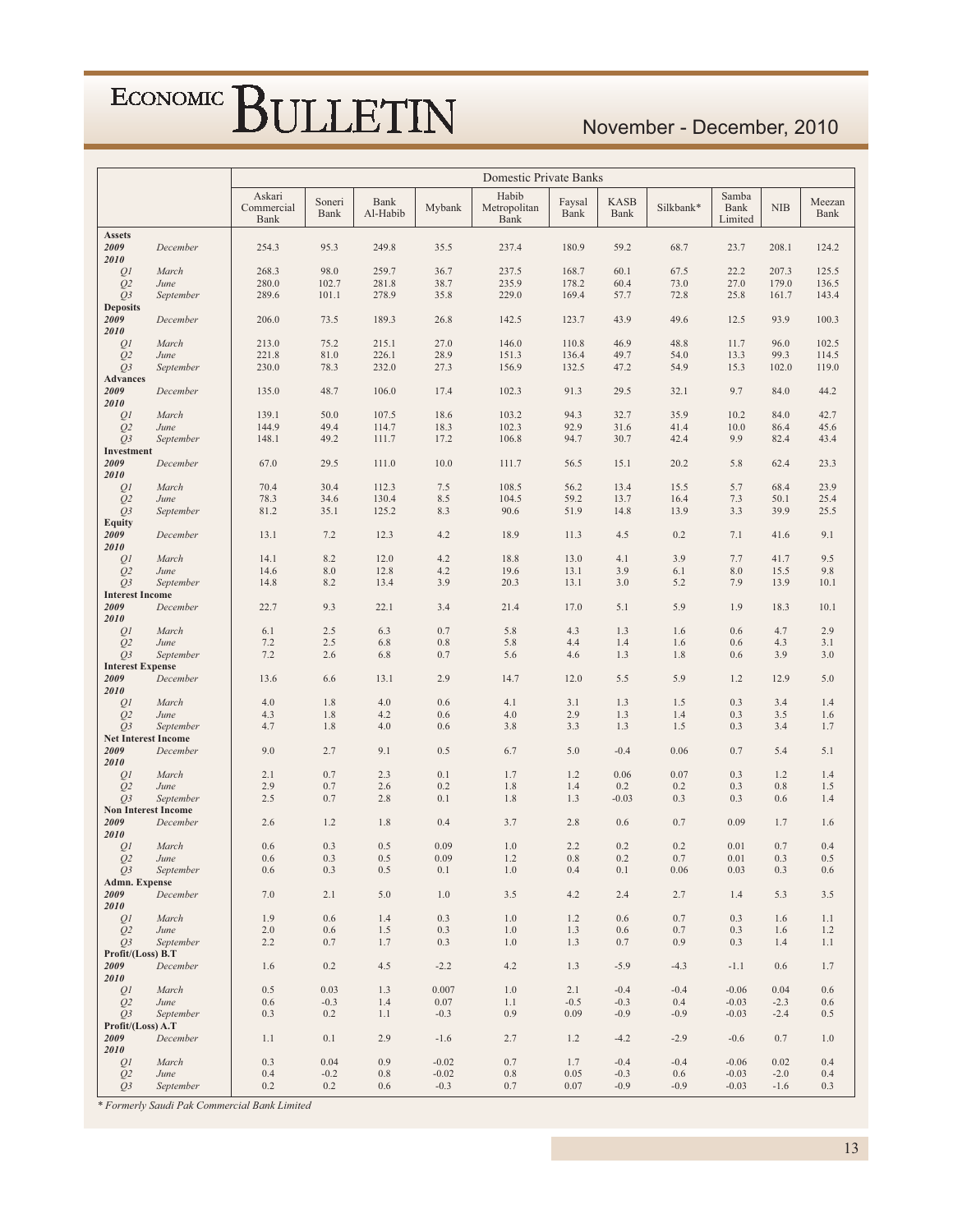### November - December, 2010

|                                  |                   |            |            |             | Foreign Banks       |                               |            |
|----------------------------------|-------------------|------------|------------|-------------|---------------------|-------------------------------|------------|
|                                  |                   | Citibank   | <b>RBS</b> | <b>HSBC</b> | Deutsche Bank<br>AG | Oman<br>International<br>Bank | Barclays*  |
| <b>Assets</b>                    |                   |            |            |             |                     |                               |            |
| 2009<br>2010                     | December          | 89.8       | 93.4       | 51.7        | 15.2                | 3.9                           | 42.5       |
| Q1                               | March             | 97.1       | 88.0       | 53.6        | 17.9                | 3.8                           | 43.9       |
| Q <sub>2</sub>                   | June              | 86.2       | 87.5       | 54.8        | 16.8                | 3.9                           | 44.5       |
| Q3                               | September         | 94.8       | 85.8       | 59.0        | 17.1                | 4.0                           | 42.3       |
| <b>Deposits</b><br>2009          |                   |            |            |             |                     |                               |            |
| 2010                             | December          | 58.1       | 63.6       | 40.8        | 6.0                 | 0.7                           | 29.9       |
| QI                               | March             | 63.2       | 64.6       | 42.0        | 5.8                 | 0.5                           | 31.2       |
| Q <sub>2</sub>                   | June              | 57.5       | 66.0       | 42.6        | 7.6                 | 0.7                           | 33.0       |
| Q3                               | September         | 64.7       | 67.1       | 47.4        | 7.2                 | 0.7                           | 29.9       |
| <b>Advances</b><br>2009          |                   |            |            |             |                     |                               |            |
| 2010                             | December          | 28.2       | 48.5       | 23.2        | 3.5                 | 0.4                           | 18.0       |
| Q1                               | March             | 25.7       | 44.7       | 20.7        | 3.0                 | 0.4                           | 17.7       |
| Q <sub>2</sub>                   | June              | 22.3       | 43.0       | 21.4        | 2.4                 | 0.4                           | 16.5       |
| Q3                               | September         | 21.2       | 40.6       | 22.0        | 2.7                 | 0.4                           | 16.4       |
| Investment<br>2009               | December          | 33.1       | 27.4       | 5.4         | 0.5                 |                               | 11.6       |
| 2010                             |                   |            |            |             |                     |                               |            |
| QI                               | March             | 44.6       | 25.2       | 5.0         | 0.5                 |                               | 15.5       |
| Q <sub>2</sub>                   | June              | 33.1       | 25.6       | 6.2         | 0.9                 |                               | 19.4       |
| $Q_3$                            | September         | 31.7       | 28.5       | 6.5         | 2.1                 |                               | 15.0       |
| <b>Equity</b><br>2009            | December          | 8.7        | 6.9        | 5.5         | 5.2                 | 2.8                           | 6.8        |
| 2010                             |                   |            |            |             |                     |                               |            |
| Q <sub>I</sub>                   | March             | 8.8        | 5.8        | 5.6         | 5.1                 | 2.8                           | 6.4        |
| Q <sub>2</sub>                   | June              | 8.9        | 4.9        | 5.8         | 5.0                 | 2.9                           | 6.8        |
| $Q_3$<br><b>Interest Income</b>  | September         | 9.0        | 5.0        | 6.0         | 5.2                 | 2.9                           | 6.7        |
| 2009                             | December          | 10.0       | 11.6       | 4.7         | 1.1                 | 0.06                          | 3.3        |
| 2010                             |                   |            |            |             |                     |                               |            |
| QI                               | March             | 2.2        | 2.5        | 1.2         | 0.3                 | 0.016                         | 1.1        |
| Q <sub>2</sub>                   | June              | 2.2        | 2.2        | 1.2<br>1.2  | 0.3                 | 0.016                         | 1.1        |
| Q3<br><b>Interest Expense</b>    | September         | 2.6        | 2.3        |             | 0.3                 | 0.015                         | 1.1        |
| 2009                             | December          | 4.7        | 6.4        | 2.7         | 0.2                 | 0.8                           | $2.0$      |
| 2010                             |                   |            |            |             |                     |                               |            |
| Q <sub>1</sub>                   | March             | 1.0        | 1.5        | 0.7         | 0.05                | 0.02                          | 0.6        |
| Q <sub>2</sub><br>O <sub>3</sub> | June<br>September | 1.0<br>1.0 | 1.4<br>1.4 | 0.7<br>0.6  | 0.08<br>0.08        | 0.019<br>0.018                | 0.7<br>0.7 |
| <b>Net Interest Income</b>       |                   |            |            |             |                     |                               |            |
| 2009                             | December          | 5.3        | 5.2        | 2.0         | 0.9                 | $-0.004$                      | 1.3        |
| 2010                             |                   |            |            |             |                     |                               |            |
| Q1<br>Q <sub>2</sub>             | March<br>June     | 1.2<br>1.2 | 1.0<br>0.8 | 0.5<br>0.5  | 0.2<br>0.2          | $-0.004$<br>$-0.003$          | 0.5<br>0.4 |
| Q <sub>3</sub>                   | September         | 1.6        | 0.9        | 0.6         | 0.2                 | $-0.004$                      | 0.4        |
| <b>Non Interest Income</b>       |                   |            |            |             |                     |                               |            |
| 2009                             | December          | 2.4        | 2.8        | 1.0         | 1.6                 | 0.02                          | 0.07       |
| 2010<br>QI                       | March             | 0.5        | 0.9        | 0.2         | 0.2                 | 0.004                         | 0.03       |
| Q <sub>2</sub>                   | June              | 0.6        | 0.3        | 0.3         | 0.4                 | 0.0009                        | 0.08       |
| $Q_3$                            | September         | 0.5        | 0.4        | 0.3         | 0.4                 | 0.003                         | 0.05       |
| Admn. Expense                    |                   |            |            |             |                     |                               |            |
| 2009<br>2010                     | December          | 4.0        | 5.8        | 2.2         | 0.9                 | 0.06                          | 4.0        |
| Q <sub>I</sub>                   | March             | 0.9        | 1.4        | $0.5\,$     | 0.2                 | 0.01                          | $0.6\,$    |
| Q <sub>2</sub>                   | June              | 0.9        | 1.5        | 0.4         | 0.2                 | 0.01                          | 0.6        |
| Q3                               | September         | 1.3        | 1.2        | 0.7         | 0.2                 | $0.01\,$                      | 0.6        |
| Profit/(Loss) B.T                |                   |            |            |             |                     |                               |            |
| 2009<br>2010                     | December          | 0.3        | $-1.9$     | 0.3         | 1.2                 | $-0.06$                       | $-2.3$     |
| QI                               | March             | 0.3        | $-1.1$     | $0.1\,$     | 0.2                 | $-0.01$                       | $-0.6$     |
| Q <sub>2</sub>                   | June              | 0.08       | $-0.9$     | 0.3         | 0.4                 | $-0.08$                       | $-0.1$     |
| $Q_3$                            | September         | 0.4        | 0.1        | 0.2         | 0.4                 | $-0.01$                       | $-0.2$     |
| Profit/(Loss) A.T<br>2009        | December          | 0.09       | $-1.3$     | 0.3         | $0.8\,$             | $-0.06$                       | $-1.7$     |
| 2010                             |                   |            |            |             |                     |                               |            |
| Q1                               | March             | 0.2        | $-1.1$     | 0.07        | 0.2                 | $-0.01$                       | $-0.4$     |
| Q <sub>2</sub>                   | June              | $-1.8$     | $-0.9$     | 0.2         | 0.2                 | $-0.08$                       | $-0.09$    |
| Q3                               | September         | 0.2        | $0.2\,$    | 0.1         | 0.2                 | $-0.01$                       | $-0.1$     |

\* The Bank Commenced its Operations on July 23, 2008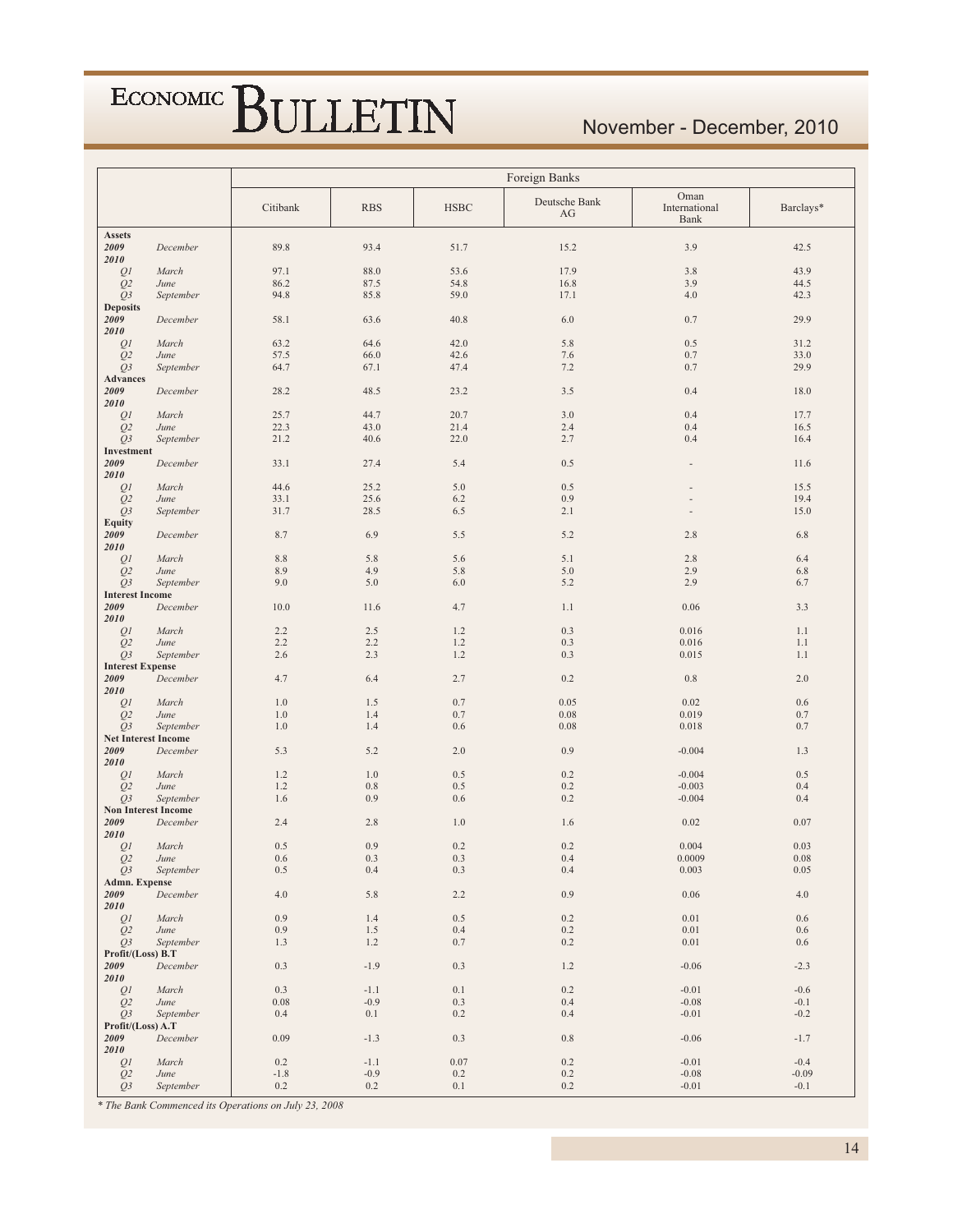#### November - December, 2010

| <b>Banks</b>                   | 2009<br>December | $%$ Share in<br><b>Total NPLs</b> |          |         | 2010                |         |              |         |
|--------------------------------|------------------|-----------------------------------|----------|---------|---------------------|---------|--------------|---------|
|                                |                  |                                   | O1 March | Share % | O <sub>2</sub> June | Share % | Q3 September | Share % |
| National Bank of Pakistan      | 70.9             | 20.4                              | 72.2     | 20.1    | 69.7                | 19.1    | 75.5         | 19.5    |
| Habib Bank Limited             | 42.3             | 12.2                              | 44.8     | 12.5    | 44.4                | 12.2    | 44.8         | 11.6    |
| <b>United Bank Limited</b>     | 39.1             | 11.2                              | 41.0     | 11.4    | 41.7                | 11.5    | 46.4         | 12.0    |
| <b>MCB</b>                     | 23.2             | 6.7                               | 23.3     | 6.5     | 24.1                | 6.6     | 23.9         | 6.2     |
| Allied Bank Limited            | 16.3             | 4.7                               | 16.9     | 4.7     | 17.3                | 4.8     | 18.9         | 4.9     |
| <b>Bank Alfalah</b>            | 16.2             | 4.7                               | 16.2     | 4.5     | 16.5                | 4.5     | 19.0         | 4.9     |
| <b>Standard Chartered</b>      | 21.4             | 6.1                               | 21.1     | 5.9     | 21.1                | 5.8     | 21.1         | 5.5     |
| Bank of Khyber                 | 4.5              | 1.3                               | 5.0      | 1.4     | 3.9                 | 1.1     | 3.9          | 1.0     |
| Askribank Limited              | 17.7             | 5.1                               | 20.0     | 5.6     | 19.5                | 5.4     | 19.7         | 5.1     |
| Soneri Bank                    | 5.0              | 1.4                               | 5.1      | 1.4     | 6.3                 | 1.7     | 6.7          | 1.7     |
| Bank al Habib Limited          | 2.1              | 0.6                               | 2.1      | 0.6     | 1.5                 | 0.4     | 1.7          | 0.4     |
| Mybank                         | 7.7              | 2.2                               | 7.7      | 2.1     | 6.6                 | 1.8     | 8.0          | 2.1     |
| Habib Metropolitan Bank Ltd.   | 6.4              | 1.8                               | 7.5      | 2.1     | 8.9                 | 2.4     | 9.4          | 2.4     |
| Faysal Bank Limited            | 10.7             | 3.1                               | 10.5     | 2.9     | 11.1                | 3.0     | 12.2         | 3.2     |
| <b>KASB Bank</b>               | 7.4              | 2.1                               | 7.4      | 2.1     | 7.0                 | 1.9     | 7.7          | 2.0     |
| Silkbank                       | 11.9             | 3.4                               | 12.0     | 3.3     | 12.0                | 3.3     | 12.5         | 3.2     |
| Samba Bank Limited             | 2.7              | 0.8                               | 3.0      | 0.8     | 2.7                 | 0.7     | 2.7          | 0.7     |
| NIB Bank Limited               | 23.4             | 6.7                               | 24.2     | 6.7     | 27.4                | 7.5     | 30.7         | 7.9     |
| Meezan Bank Limited            | 3.6              | 1.0                               | 3.6      | 1.0     | 3.9                 | 1.1     | 4.0          | 1.0     |
| Citibank                       | 3.2              | 0.9                               | 3.5      | 1.0     | 4.8                 | 1.3     | 5.4          | 1.4     |
| <b>RBS</b>                     | 10.7             | 3.1                               | 10.9     | 3.0     | 11.7                | 3.2     | 11.2         | 2.9     |
| <b>HSBC</b>                    | 0.5              | 0.1                               | 0.5      | 0.1     | 0.5                 | 0.1     | 0.5          | 0.1     |
| Deutsche Bank AG               | 0.3              | 0.1                               | 0.3      | 0.1     | 0.4                 | 0.1     | 0.4          | 0.1     |
| <b>Oman International Bank</b> | 0.08             | 0.0                               | 0.07     | 0.0     | 0.05                | 0.0     | 0.05         | 0.0     |
| <b>Barclays</b>                | 0.9              | 0.3                               | 0.9      | 0.3     | 0.8                 | 0.2     | 0.7          | 0.2     |
| <b>Total</b>                   | 348.112          | 100                               | 359.67   | 100.0   | 364.123             | 100.0   | 387.048      | 100.0   |

 $(%)$ 

#### Selected Bank - Non Performing Loans

#### $(Rs$  Bn)

#### **NPLs Advances Ratio**

| <b>Banks</b>                   | 2009     |          | 2010                |              |
|--------------------------------|----------|----------|---------------------|--------------|
|                                | December | O1 March | O <sub>2</sub> June | Q3 September |
| National Bank of Pakistan      | 14.9     | 15.8     | 15.1                | 16.9         |
| Habib Bank Limited             | 9.8      | 9.8      | 10.5                | 10.8         |
| United Bank Limited            | 11.0     | 12.4     | 12.1                | 13.9         |
| <b>MCB</b>                     | 9.2      | 9.6      | 9.8                 | 10.5         |
| Allied Bank Limited            | 6.9      | 7.4      | 7.4                 | 8.6          |
| Bank Alfalah                   | 8.6      | 8.7      | 8.3                 | 9.5          |
| <b>Standard Chartered</b>      | 17.2     | 16.4     | 16.8                | 16.8         |
| Bank of Khyber                 | 38.1     | 42.0     | 20.7                | 19.9         |
| Askribank Limited              | 13.1     | 14.4     | 13.5                | 13.3         |
| Soneri Bank                    | 10.3     | 10.2     | 12.8                | 13.6         |
| Bank Al Habib Limited          | 2.0      | 2.0      | 1.3                 | 1.5          |
| Mybank                         | 44.3     | 41.4     | 36.1                | 46.5         |
| Habib Metropolitan Bank Ltd.   | 6.2      | 7.3      | 8.7                 | 8.8          |
| Faysal Bank Limited            | 11.7     | 11.1     | 11.9                | 12.9         |
| <b>KASB Bank</b>               | 25.1     | 22.6     | 22.2                | 25.1         |
| Silkbank                       | 37.1     | 33.4     | 29.0                | 29.5         |
| Samba Bank Limited             | 27.8     | 29.4     | 27.0                | 27.3         |
| NIB Bank Limited               | 27.9     | 28.8     | 31.7                | 37.3         |
| Meezan Bank Limited            | 8.1      | 8.4      | 8.6                 | 9.2          |
| Citibank                       | 11.3     | 13.6     | 21.5                | 25.5         |
| <b>RBS</b>                     | 22.1     | 24.4     | 27.2                | 27.6         |
| <b>HSBC</b>                    | 2.2      | 2.4      | 2.3                 | 2.3          |
| Deutsche Bank AG               | 8.6      | 10.0     | 16.7                | 14.8         |
| <b>Oman International Bank</b> | 20.0     | 17.5     | 12.5                | 12.5         |
| <b>Barclays</b>                | 5.0      | 5.1      | 4.8                 | 4.3          |
| <b>Total</b>                   | 12.0     | 12.7     | 12.6                | 13.7         |

Source: Balance Sheet of Various Banks

#### Banks' Mergers/Name change

- 1 The banking licence of RBS Pakistan was cancelled w.e.f. close of business on December 31,2010. RBS has merged with Faysal Bank Ltd.
- 2 Atlas Bank Ltd de-scheduled w.e.f. close of business on December 31, 2010 and merged with Summit Bank Ltd.
- 3 Sindh Bank Ltd declared a scheduled bank w.e.f. December 24, 2010.
- 4 Name of Emirate Global Islamic Bank Ltd changed to Al-Baraka Bank (Pakistan) Ltd w.e.f. October 29, 2010.
- 5 The name of Arif Habib Bank Ltd changed to Summit Bank Ltd w.e.f. August 18, 2010.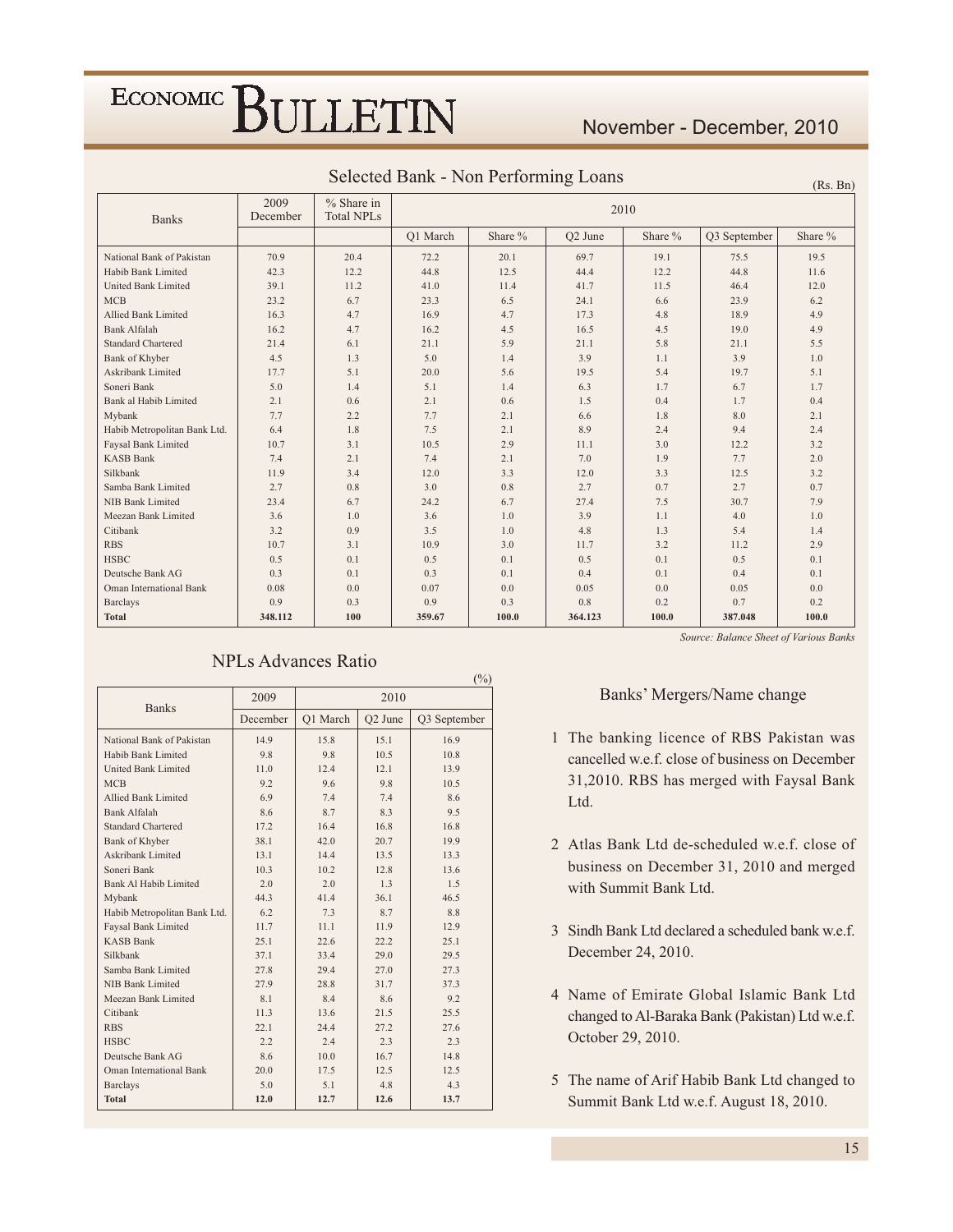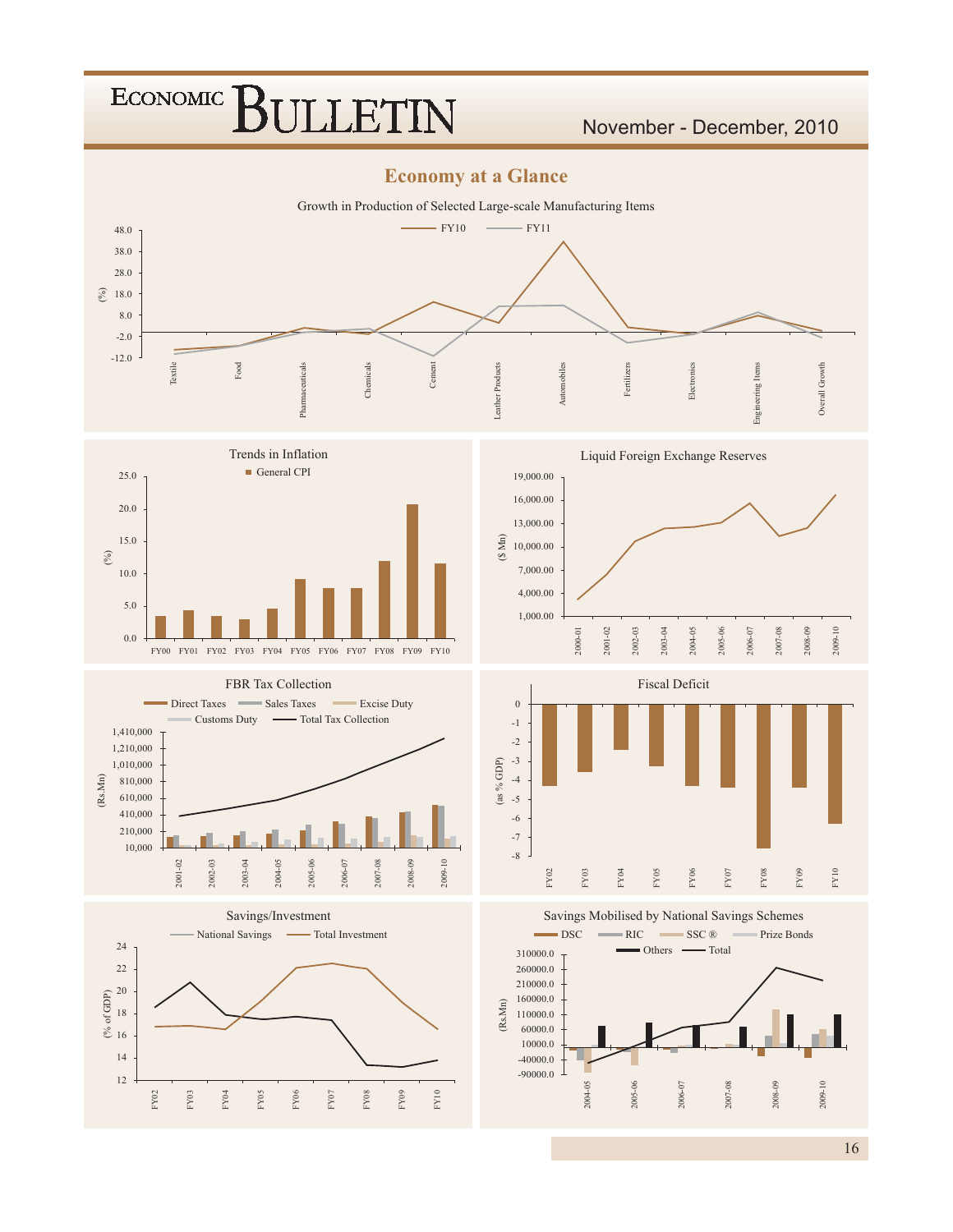### ECONOMIC<sup>]</sup> LLET1

#### November - December, 2010















Commercial Banks Key Financial Indicators



Segment-wise NPLs to Loan Ratio of the Banking Sector  $CY07 = CY08 = CY09$ 



 $17$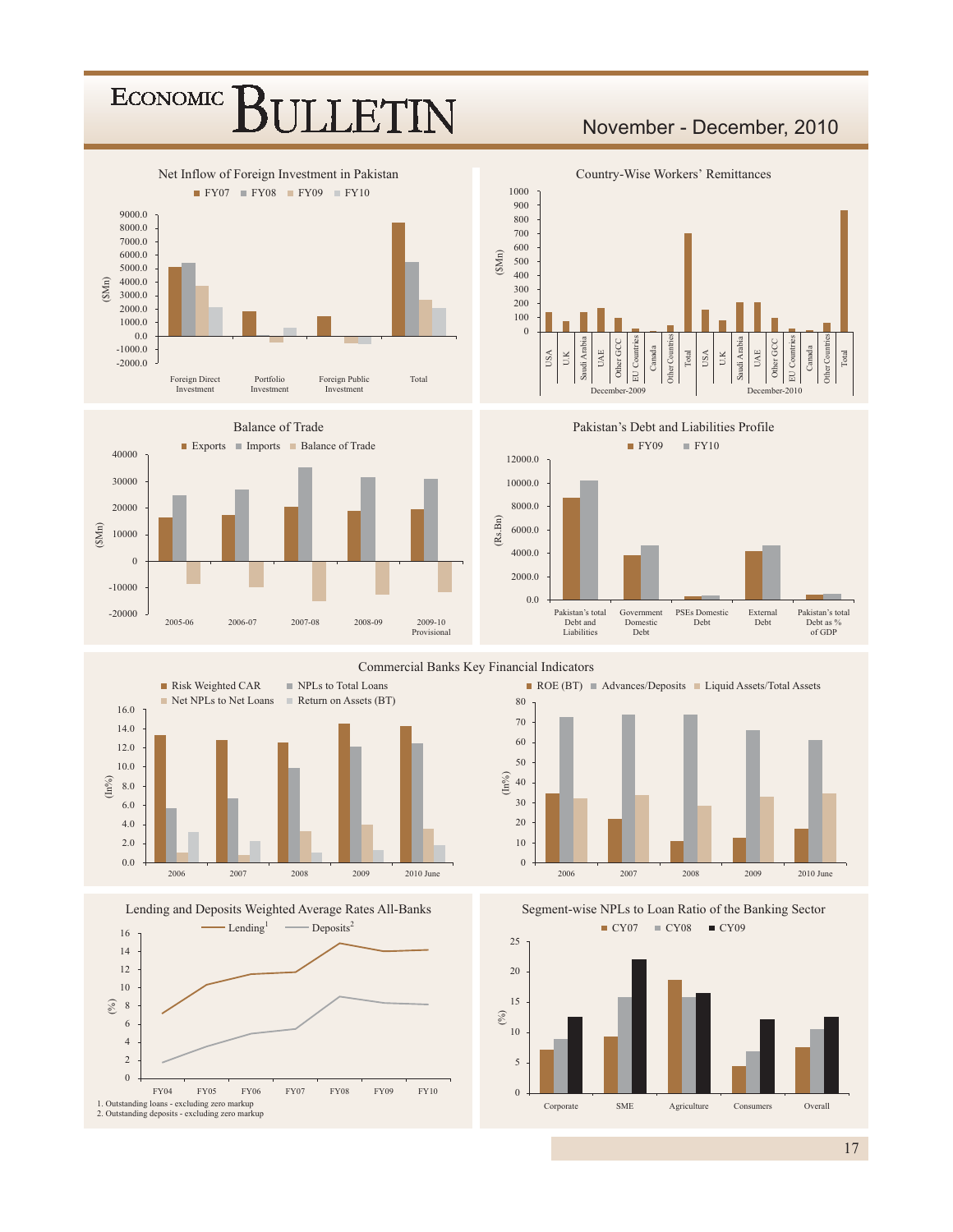#### **Market Analysis**

Post

#### Market Review  $- CY$  2010

The KSE-100 Index experienced a dull first half of the year in 2010 but a bullish second half on the back of foreign fund inflow despite the devastating floods, poor macroeconomic performance and political uncertainty. Overall, the KSE-100 Index gained 28.1 percent or 2,635 points for the year ended December 31, 2010 to 12,022 points on an average daily volume of 121.11m shares as compared to 170.93m during CY09. The KSE-30 Index increased by 17.6 percent or 1,738 points to close the year at 11,588. According to the NCCPL figures, the net foreign portfolio inflow in the equity bourses came to US\$ 526.37m during CY2010. Looking back at the last 12 months, the market can be segmented into 5 distinct phases: 1) bullish start; 2) slump and pre and post budget activity; 3) July recovery; 4) floods and Ramadan activity and; 5) the bell lap.

Turnover - $-Index$ Index Volume (m) 13,000 500 12,000 400 11,000 300 10,000 200 9.000 100 8,000  $\Omega$  $29 - Api$  $23-Aug$  $31 - Dec$  $27-Dec$ 

The Market - January-December 2010

During the first three and half months of 2010, the KSE was mostly bullish with a short period during mid-January to February that saw some dullness in the market owing to activity in lower tier stocks and uncertainty on the political front due to the judicial crisis in February over judges appointments and announcement of capital gains tax expected in the federal budget in June. The KSE-100 Index gained 1,290 points or 13.75 percent with an average daily turnover of 180.98m shares to close at  $10,677$  on April 15. The

**Bullish** 

start

main factors behind the bullish sentiments during this period were:

- $\bullet$ Foreign buying interest in KSE-100 Index heavy weight stocks such as OGDC, PPL and PTCL;
- Improvement in selected macroeconomic indicators such as continued declining trend in inflation, trade deficit and higher overseas remittances;
- There was positive news flow regarding the Pakistan-U.S. strategic dialogue that was held in Washington during the third week of March;
- $\bullet$ Passage of the 18th Amendment Bill in the National Assembly in April and;
- Moody's affirmation of Pakistan's sovereign rating with a stable outlook, yields on Pakistan Eurobond falling below 8 percent for the first time in nearly 2 years and slight recovery in banking credit to the private sector.

From April 15 to June 1, the KSE experienced a slump during the run-up to the budget session in June. Subsequently to the federal budget Slump and on June 5, the market became lacklustre and Pre and range bound. The KSE-100 Index shed 955 points on average daily volume of 108.59m **Budget** shares to close at 9,721 on June 30. The key Activity developments behind the slump and sluggishness in the market during this period were:

- Sporadic foreign fund flow;  $\bullet$
- Compliance problems between the GoP and the  $\bullet$ IMF over the approval of the fifth tranche;
- $\bullet$ Rising inflationary trend in the months of March and April;
- News reports that the Finance Ministry was reevaluating the capital gains tax mechanism expected for FY11 that was agreed upon between the then Finance Minister Shaukat Tarin and the KSE back in February;
- Continuing circular debt crisis impacting the energy sector;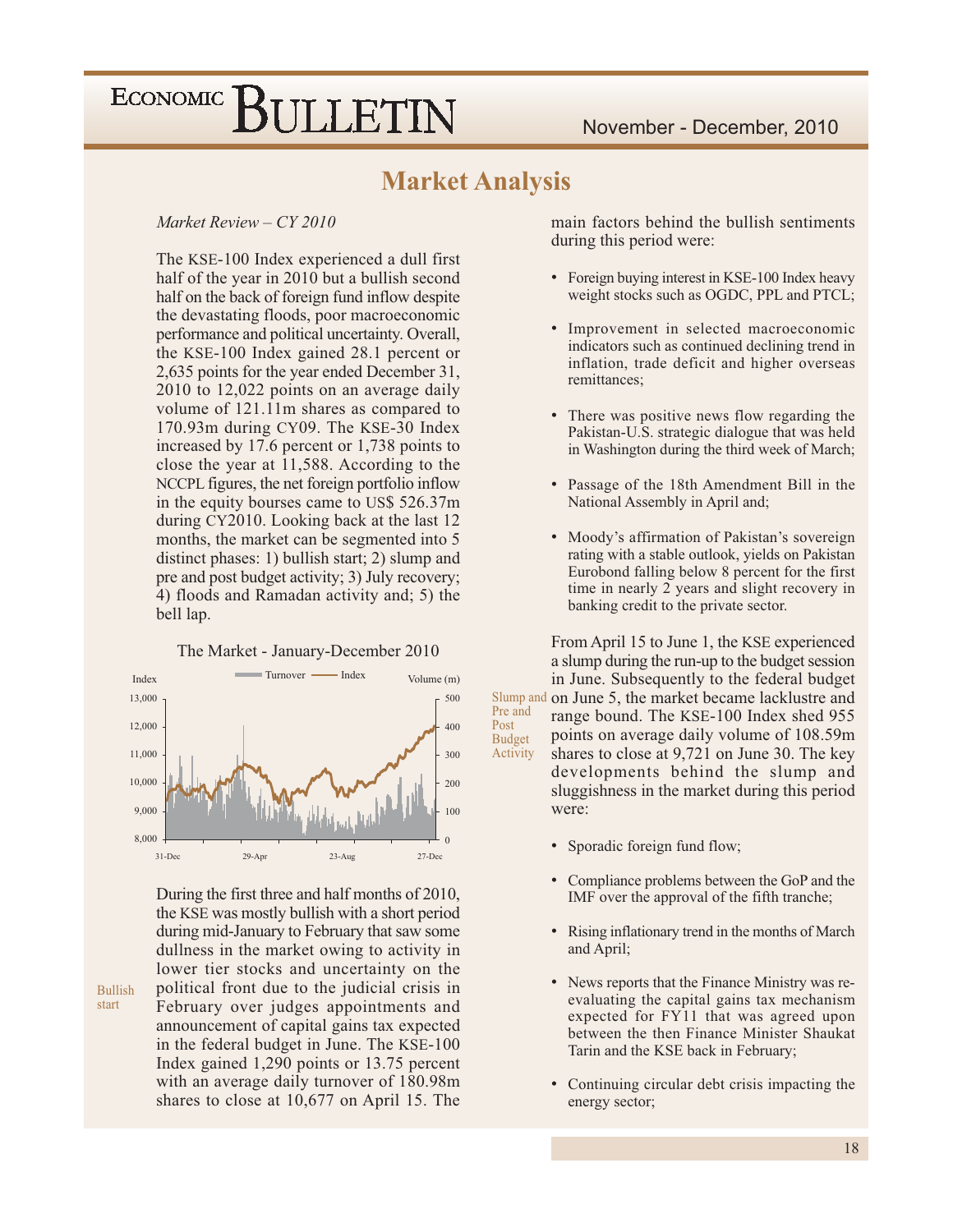- The Greek economic crisis may have had a negative spill over effect among foreign investors;
- Worsening law and order situation in parts of the country, especially in Punjab and;
- There was vagueness in the budget regarding the modalities of the newly introduced Capital Gains Tax.

The market posted a recovery during the month of July albeit on thin turnover which was likely attributed to the induction of the Capital Gains Tax on July 1. The KSE-100 Index gained 797 points or 8.20 percent on average daily turnover of 67.76m shares to end the month at 10,519. The sentiments turned positive on the back of foreign buying and news of leverage product approval on the cards. Foreign buying interest in Oil and gas E&P stocks, especially OGDC led to the sharp rise in the Index. Other developments during the month were:

- PSO announcing its due-diligence for the acquisition of additional 30 percent stake in PRL;
- OGDC finding an additional 1200bpd oil and 1.5mmcfd gas reserves in Rajan field;
- Faysal Bank's acquisition of RBS was given the go ahead by the central bank;
- U.S. Secretary of State Hillary Clinton announcing a US\$500m aid program for Pakistan and;
- Fauji Group was stirring excitement on account of Merger and Acquisition activity regarding Agritech Ltd.

From August 2 to 16, the KSE went into a bearish cycle in which the KSE-100 Index plunged by 981 points or 9.3 percent to close at 9,537. After a bullish July, the market was Ramadan mainly bearish due to the possible adverse economic impact of the floods throughout the country and the delay in the implementation of a margin trading system.

> The market began August on a negative note as the SBP raised the policy rate by 50 bps to

Lap

13 percent on July 31 which caught most investors on the back foot and thus, the immediate reaction on the bourses was bearish. In addition, the negative sentiments were further exacerbated by target killings in Karachi, leading to decline in market volumes. Adding to the despair of investors was the news of potential delays in the re-introduction of a leverage product because of a letter of dissent by the Chairman of the KSE Board of Directors reported by the media despite approval by the KSE Board of Directors.

From August 16 to the end of September, the KSE-100 Index gained 476 points or 5.0 percent to close at 10,013 on September 30. The Index became relatively flat during most of the Ramadan period due to concerns about the extent of the flood damage as 20 percent of the total land area of Pakistan was affected along with 20m people being homeless, but began a slight recovery post-Ramadan till the end of September. On the macroeconomic front, the government announced revised GDP growth target of 2.5 percent, inflation forecast of 15-20 percent and fiscal deficit of 6-7 percent of GDP for FY11, reflecting the impact of the current floods. In addition, the continued delay in the introduction of the margin financing product and news reports of dissention among the KSE Board members did not bolster investor sentiments during this period.

The KSE-100 Index began to rebound after Ramadan because of the SECP Policy Board approval of the concept paper of the margin trading system but with added risk management measures on September 15. The SBP at the end of September raised the policy rate again by 50 bps to 13.5 percent.

Despite the political uncertainty arising from the RGST issue and some difficulties with coalition partners, the market gained The bell momentum during the last quarter of the year mainly on the back of foreign inflow with buying activity in oil and fertilizer stocks due to rising international crude oil prices and domestic fertilizer prices.

July Recovery

Floods

Activity

and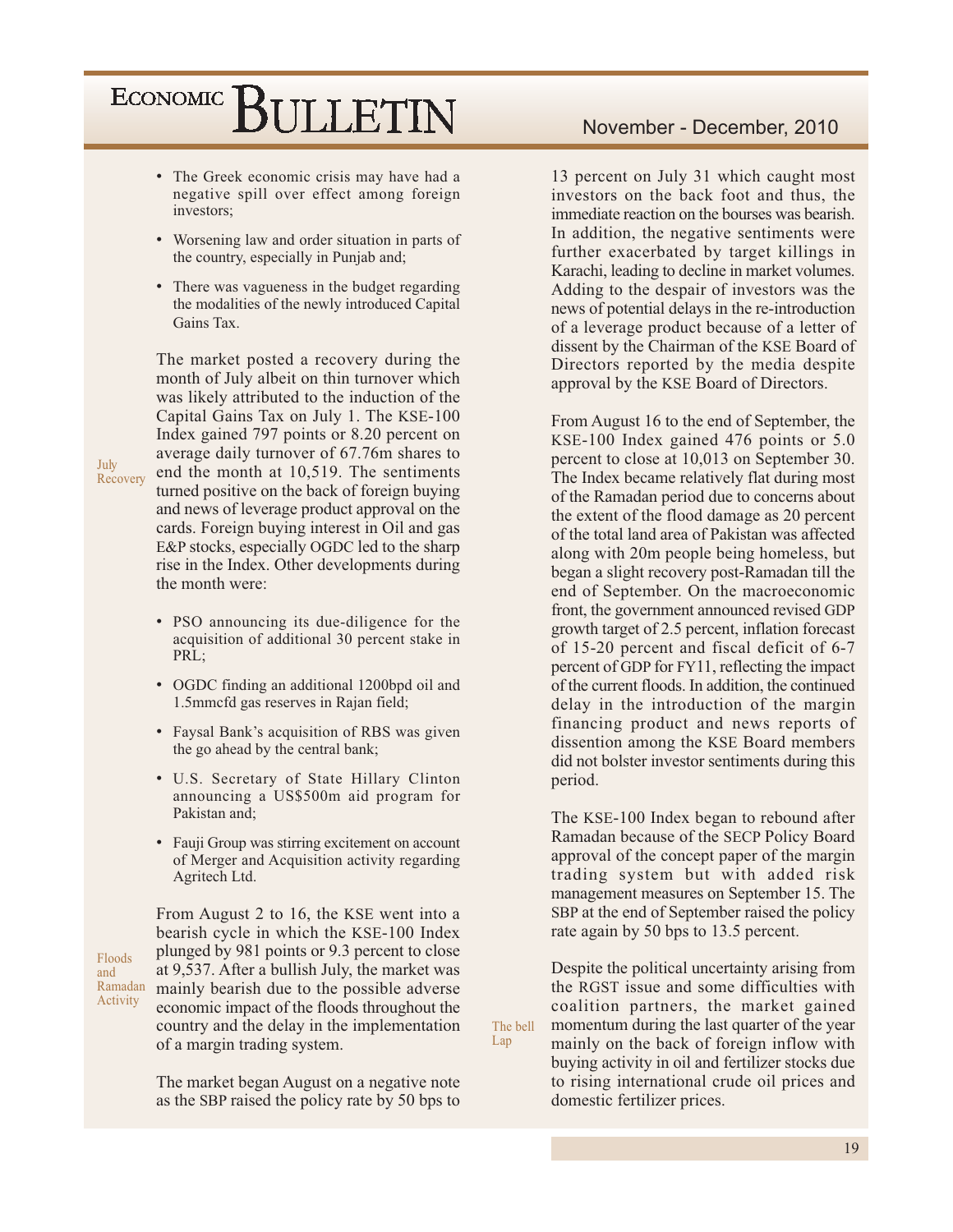The last two weeks of December witnessed some dullness in the market in terms of volume because of year-end profit taking activity and political uncertainty. The KSE-100 Index in the final quarter gained 2,009 points or 20.1 percent to close at 12,022 on December 31.

The major news flow during this period was:

- The news of EU duty relief on goods imported from Pakistan including textiles;
- Rising cement prices in the north zone;
- Ogra notifying higher wellhead gas prices for 1HFY11 period;
- Additional oil and gas discovery at Tal Block coupled with the decision by the GoP to accede to the request of the OMC and other sectors to reduce the turnover tax from 1 percent to 0.5 percent;
- The government introduced in the Senate and National Assembly the Reformed Goods and Services Bill, flood surcharge of 10 percent and proposed hike in the Special Excise Duty from 1 percent to 2 percent in order to reduce the fiscal gap and to meet IMF conditions for release of the next tranche of US\$ 1.7bn under the SBA:
- Non-performing loans of the industry recorded its highest quarterly increase in six quarters of PKR 32bn to PKR 494bn as of September 30;
- The SBP decided to hike the policy rate by 50 bps at the end of November to 14 percent;
- Rising fertilizer prices for both urea and DAP and:
- IMF approved a nine-month extension of the SBA loan facility (remaining tranches of US\$3.6bn) with Pakistan to September 2011.

Pakistan's 12-month forward PEx comes to 8.13 as against the regional average of 13.50, while the 12 month forward dividend yield Regional valuation comes to 5.22 percent as against the regional average of 2.53 percent. It is possible that the wide discount in PEx may narrow in 2011, as

#### November - December, 2010

long as liquidity from both local and foreign investors continues to flow into the bourses

#### **Regional Valuation Comparison**

|             | 12m F      | 12m F                  |
|-------------|------------|------------------------|
|             |            |                        |
| Country     | <b>PEx</b> | Dividend Yield $(\% )$ |
| China       | 16.40      | 1.20                   |
| Hong Kong   | 13.74      | 2.30                   |
| India       | 13.91      | 0.98                   |
| Indonesia   | 14.70      | 1.92                   |
| Malaysia    | 13.77      | 3.00                   |
| Pakistan    | 8.13       | 5.22                   |
| Philippines | 13.14      | 2.24                   |
| Singapore   | 13.55      | 2.91                   |
| South Korea | 9.99       | 1.18                   |
| Taiwan      | 13.32      | 3.25                   |
| Thailand    | 12.51      | 6.31                   |

Source: Thomson One Analytics, Date: December 16, 2010

The expectations for GDP growth for FY11 ranges between 2-3 percent while FY12 is estimated at 4 percent coupled with doubledigit inflation. We expect that inflation would remain on the high side for the immediate term and thus, further monetary tightening is possible that should negatively impact equity valuations.

Looking ahead

> The precarious macroeconomic situation could receive another shock if Pakistan does not receive the next tranche from the IMF, as the GoP has been granted an extension of up to 9 months in order to meet IMF conditionalities such as implementation of RGST. The continuation of foreign portfolio flows is the main presumption that would drive the equity bourses upwards during 2011, but if the situation worsens on the economic or political front, the foreign portfolio money could exit the country despite the attractive valuations.

> We expect that the KSE-100 index would continue to climb on the back of foreign portfolio inflows during the early part of 2011, which could lead to the Index touching the 13,000-level. However, the risk of a formation of an asset bubble remains high and a boombust period could come into fruition.

> > (Contributed by Taurus Securities Ltd, a subsidiary of National Bank of Pakistan)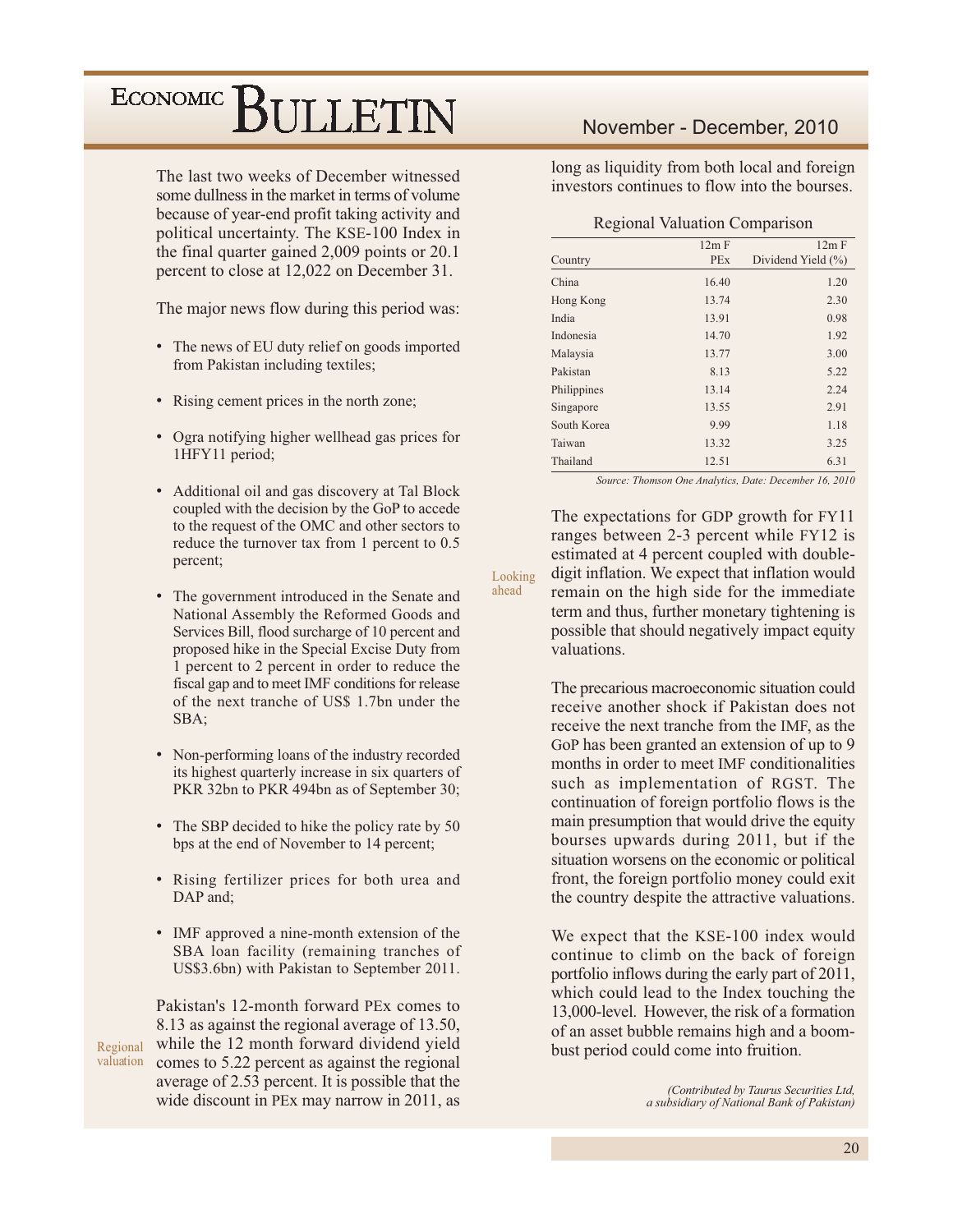#### **Book/Report Reviews**

State of the Economy Pulling Back from the Abyss Third Annual Report 2010 **Institute of Public Policy Beaconhouse National University** Lahore

This is the third annual report published by the Institute of Public Policy. Its an annual assessment on the state of the Pakistan economy. The country today faces a difficult time; fiscal balance has deteriorated, growth has stalled, infrastructural challenges are enormous, there is a near total breakdown in the delivery of basic public services like power, gas and water, regional disparities are widening, unemployment has risen with a big increase in the incidence of poverty, and the costs on the war on terror are imposing an increasingly heavy burden on the economy.

Then there are issues of governance. The Report states, the current governance problems in Pakistan, the worsening security and law & order situation, widespread corruption, and declining public authority and institutions. threaten future investments and growth as well as political and social stability. The Report further states, specific areas of governance reform in Pakistan must include the following: better policy framework, civil service reform, improved delivery of services, emphasis on curbing corruption by enhanced transparency and accountability, strengthening the rule of law and the role of civil society institutions.

The Report presents the positive and negative aspects of the current economic, social and political situation in the country to assess if the country is about to fall into an abyss. It also outlines a strategy for a transition to a better future provided certain conditions are met.

There are eight chapters in the Report. While the first chapter highlights the positive and negative developments in the economy, the following chapter discusses the macro economic imbalances and how can the macro

economic situation be kept from deteriorating. The country faces a number of constraints on growth, which has undermined investor confidence, encouraged flight of capital, considerable loss of competitiveness in manufactured exports, lack of adequate investment in industry and human capital etc. Agenda for reforms has been discussed.

Energy shortages, both of electricity and gas and water shortages, not only constrain growth in terms of GDP forgone, but have implications on employment, exports and development in general. The cost to the economy of outages to the industrial sector in 2009 was Rs230 billion. This is equivalent to 11 percent of industrial value added. This has led to a loss of industrial employment of about 535,000 workers. Water shortage is a major threat to the economy. A strategy needs to be devised based on essential elements covering both water development and water management.

The Report talks about the eighteenth amendment, fiscal decentralisation, strengthening of local governance and provincial finances. The 7th NFC Award constitutes a big step forward in fiscal devolution.

Money and Banking in Pakistan S. A. Meenai Revised and Expanded by Javed A. Ansari **Sixth Edition** Oxford University Press 2010

The new edition of the book provides a comprehensive analysis of developments within the financial and monetary system in Pakistan from 1947 to 2003. Four new chapters: post Keynesianism and the stock flow consistency approach, inflation, the Insurance industry in Pakistan, Pakistan's Payment and Settlement System and ten new sections have been added in the revised edition. The earlier chapters in the book are on Monetary Theory & Policy and Money & Banking in Pakistan. While it provides a historical record of the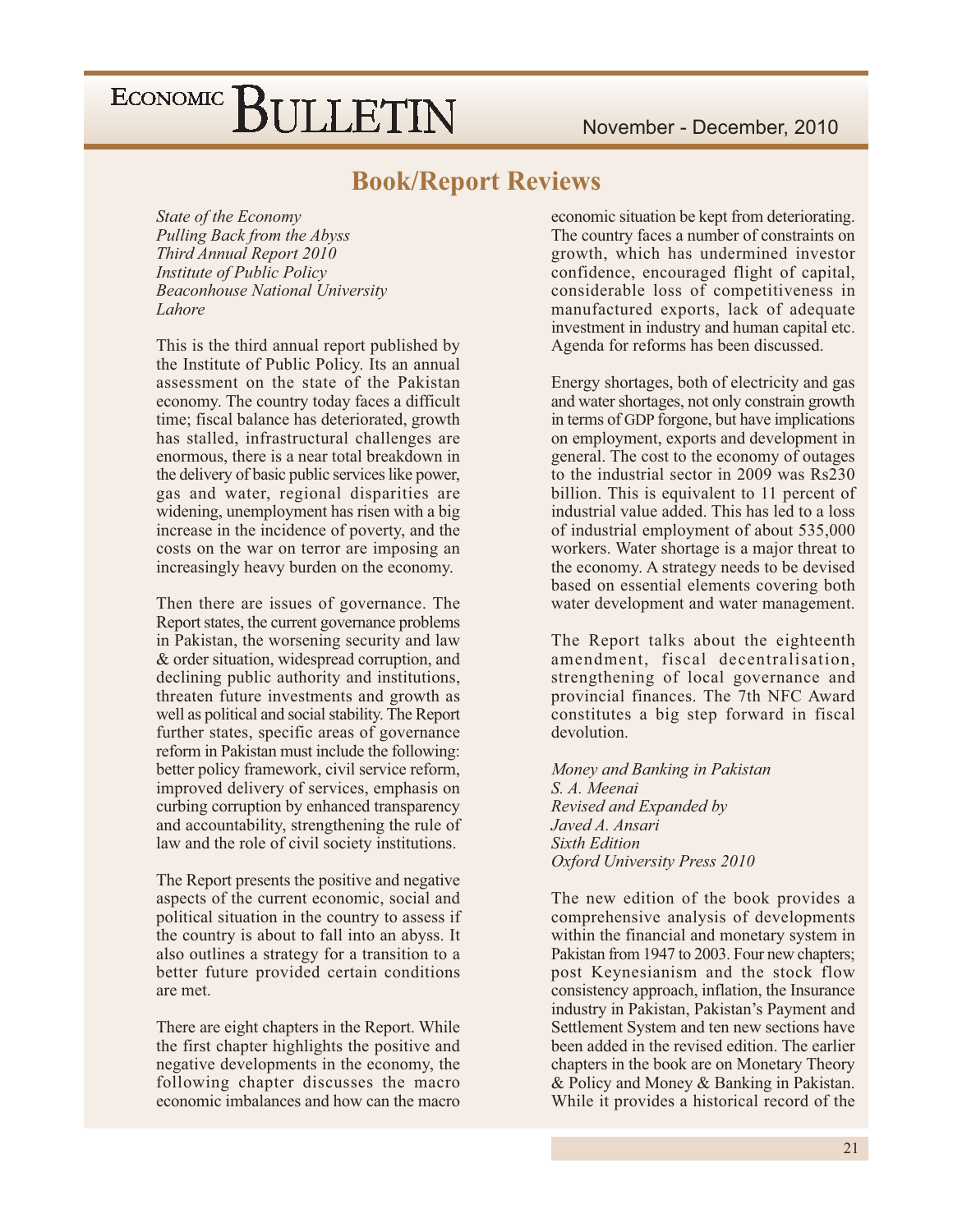growth and development of banking in Pakistan, it also chronicles important events in the field of monetary management and critiques monetary and fiscal policies pursued in Pakistan since independence.

Part one summarizes the major approaches to monetary theory and policy, while Part two is about Pakistan's banking sector, the financial markets, the insurance industry, the payment and settlement system in Pakistan and the monetary policy  $-$  a period analysis from 1947-2009.

US Relations with Afghanistan and Pakistan The Imperial Dimension Hafeez Malik Oxford University Press 2009

The book presents an analytical study of US power, which has grown steadily and is now at its peak. Against the background of US power, the author examines US relations with Afghanistan and Pakistan, both countries having forged new alliances with the US.

After the withdrawal of Soviet troops from Afghanistan, US closed its embassy in Kabul because of the law & order situation. US relations with Pakistan soured over the nuclear issue. A number of sanctions were imposed which made life for Pakistan quite difficult. Pakistan began to play its role independently of US concerns.

Chapter 3 discusses the rise of the Taliban movement and US Pakistan tensions. Tensions developed as Pakistan perceived its interests to be at variance with the US. The period 1989-2001 was filled with clashes of interest over four significant issues: 1) Pakistan's pursuit of nuclear weapons, 2) the sanctions that the US imposed in retaliation, 3) Pakistan's unsatisfied territorial claims on Kashmir, which had been spawned by the partition of India in August 1947, and finally 4) Pakistan's support of the Taliban and the recognition of their government in Afghanistan.

On September 11, 2001 the political dynamics changed radically. Due to the developments

#### November - December, 2010

in Afghanistan, Pakistan moved back to a closely allied position with the United States as a consequence of the 9/11 tragedy. A new relationship evolved between the US and Pakistan.

Socio – Economic Characteristics of Female Headed Households in Pakistan **Baseline Survey 2009-10** Gender Research Programme Research Report No.3 Social Policy and Development Centre

The Report documents and analyzes the diversity in the characteristics of female headed households. What are the factors that contribute to the formation of female headship. and investigates their overall well being in comparison with male headed households and non-poor females. It also examines social service delivery, labour force participation, intra-family allocation of resources, and decisions on income and expenditures that affects the overall well being of female headed households. The Report also analyzes decision making and extent of empowerment of female heads, an aspect of women empowerment which has so far received little attention.

The results have shown that despite being the heads of households, females lag behind their male counterparts in ownership of assets and empowerment and the authority and power exercised by female heads at household level is far less than that of male heads. More than 90 percent of female heads feel that their communities are either supportive or have normal behaviour towards them. More then 60 percent think they have better management skills than men. Nearly half of the respondents hope to have improved living standards over the next five years because of employment for boys and better job opportunities.

The study has made some policy recommendations, which seeks to transfer increased resources to female headed households, enhance women representation at local government level, improve the quality of and access to health, education, sanitation and water supply etc. in rural areas.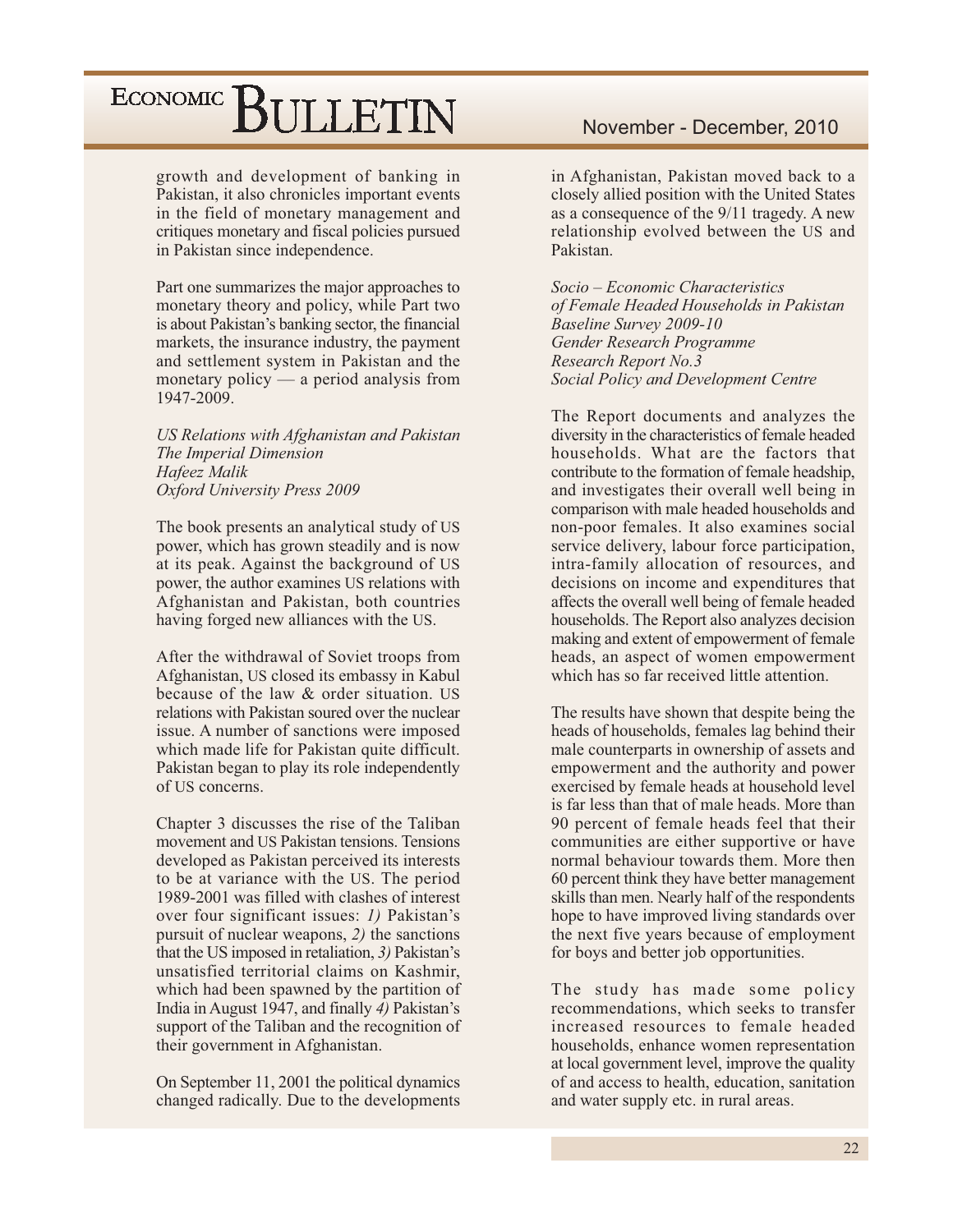#### November - December, 2010

### **Pakistan Economy - Key Economic Indicators**

|                                  | Unit            | 2003-04                  | 2004-05                  | 2005-06 | 2006-07 | 2007-08 | 2008-09 | $2009 - 10^{P}$ |
|----------------------------------|-----------------|--------------------------|--------------------------|---------|---------|---------|---------|-----------------|
| <b>Output and Prices</b>         |                 |                          |                          |         |         |         |         |                 |
| GNP Size (MP)                    | Rs.bn           | 5765                     | 6634                     | 7773    | 8831    | 10452   | 13084   | 15239           |
| GDP Size (FC)                    | Rs.bn           | 5250                     | 6123                     | 7158    | 8235    | 9921    | 12082   | 13843           |
| Income Per Capita                | $\mathbb{S}$    | 669                      | 733                      | 836     | 921     | 1038    | 1018    | 1095            |
| Real Growth                      | $(\%)$          |                          |                          |         |         |         |         |                 |
| <b>GNP</b>                       |                 | 6.4                      | 8.7                      | 5.6     | 6.7     | 3.7     | 1.7     | 5.5             |
| <b>GDP</b>                       |                 | 7.5                      | 9.0                      | 5.8     | 6.8     | 3.7     | 1.2     | 4.1             |
| Agriculture                      |                 | 2.4                      | 6.5                      | 6.3     | 4.1     | 1.0     | 4.0     | 2.0             |
| Manufacturing                    |                 | 14.0                     | 15.5                     | 8.7     | 8.3     | 4.8     | $-3.7$  | 5.2             |
| Services Sector                  |                 | 5.8                      | 8.5                      | 6.5     | 7.0     | 6.0     | 1.6     | 4.6             |
| <b>Prices</b>                    | $(\%)$          |                          |                          |         |         |         |         |                 |
| <b>Consumer Price Inflation</b>  |                 | 4.6                      | 9.3                      | 7.9     | 7.8     | 12.0    | 20.8    | 11.7            |
| <b>Wholesale Price Inflation</b> |                 | 7.9                      | 6.8                      | 10.1    | 6.9     | 16.4    | 18.2    | 12.6            |
| Food Inflation CPI               |                 | 6.0                      | 12.5                     | 6.9     | 10.3    | 17.6    | 23.7    | 12.5            |
| Non Food Inflation CPI           |                 | 3.6                      | 7.1                      | 8.6     | 6.0     | 7.9     | 18.4    | 11.1            |
| Core Inflation <sup>†</sup>      |                 | 3.8                      | 7.2                      | 7.5     | 5.9     | 8.4     | 18.1    | 10.5            |
| <b>GDP</b> Deflator              |                 | 7.7                      | 7.0                      | 10.5    | 7.7     | 16.2    | 20.3    | 10.1            |
| Gold Tezabi (Karachi)            | Rs./10 grams    | 7328                     | 8216                     | 10317   | 12619   | 16695   | 22195   | 33544           |
| Petrol Super                     | Rs/Ltr          | 33.69                    | 40.74                    | 55.21   | 56.00   | 57.83   | 67.68   | 67.56           |
| Diesel                           | Rs/Ltr          | $\overline{\phantom{a}}$ | $\overline{\phantom{a}}$ | 36.45   | 38.40   | 40.97   | 60.42   | 69.57           |
| Kerosene oil                     | Rs/Ltr          | 24.95                    | 29.11                    | 36.19   | 39.09   | 43.44   | 66.79   | 72.65           |
| Wheat Flour                      | Rs/Kg           | 11.71                    | 13.28                    | 13.06   | 13.64   | 18.07   | 25.64   | 28.77           |
| <b>Savings and Investment</b>    | $%$ GDP         |                          |                          |         |         |         |         |                 |
| National Savings                 |                 | 17.9                     | 17.5                     | 17.7    | 17.4    | 13.4    | 13.2    | 13.8            |
| Domestic Savings                 |                 | 15.7                     | 15.4                     | 15.7    | 15.6    | 11.4    | 10.5    | 9.9             |
| Gross Fixed Investment           |                 | 15.0                     | 17.5                     | 20.5    | 20.9    | 20.5    | 17.4    | 15.0            |
| Public                           |                 | 4.0                      | 4.3                      | 4.8     | 5.5     | 5.4     | 4.6     | 4.3             |
| Private                          |                 | 10.9                     | 13.1                     | 15.7    | 15.4    | 15.0    | 12.7    | 10.7            |
| <b>Public Finance</b>            |                 |                          |                          |         |         |         |         |                 |
| Revenue Receipts (Fed Govt)      | $%$ GDP         | 13.5                     | 13.5                     | 13.5    | 14.0    | 13.7    | 13.2    | 14.0            |
| Tax Revenue                      | $%$ GDP         | 9.0                      | 9.1                      | 9.3     | 9.7     | 9.9     | 9.8     | 10.1            |
| <b>Total Expenditure</b>         | $%$ GDP         | 15.9                     | 15.4                     | 15.8    | 15.7    | 18.8    | 16.5    | 17.6            |
| <b>Fiscal Deficit</b>            | $\%$ GDP        | 2.3                      | 3.3                      | 4.3     | $4.4\,$ | $7.6\,$ | 5.3     | $6.3\,$         |
| FBR Tax Collection (Fed Govt)    | Rs.bn           | 510.0                    | 590.0                    | 704.0   | 839.6   | 1009.4  | 1251.5  | 1483.0          |
| Direct Taxes                     | $%$ share       | 31.7                     | 31.0                     | 32.0    | 38.2    | 38.4    | 39.6    | 36.4            |
| <b>Indirect Taxes</b>            | $%$ share       | 68.3                     | 69.0                     | 68.0    | 61.8    | 61.6    | 60.4    | 63.6            |
| <b>Internal Debt Outstanding</b> | Rs.bn           | 1979                     | 2152                     | 2337    | 2610    | 3275    | 3861    | 4653            |
| Funded Debt                      | % Internal Debt | 54.6                     | 59.5                     | 62.3    | 64.0    | 68.8    | 67.1    | 68.6            |
| Un-Funded Debt                   | % Internal Debt | 45.4                     | 40.5                     | 37.7    | 36.0    | 31.2    | 32.9    | 31.3            |
| <b>Monetary Sector</b>           |                 |                          |                          |         |         |         |         |                 |
| Growth of Monetary Assets M2     | $\frac{0}{0}$   | 19.6                     | 19.1                     | 15.1    | 19.3    | 15.3    | 9.6     | 12.5            |
| Currency in Circulation          | Rs.bn           | 578.1                    | 665.9                    | 740.4   | 840.2   | 982.3   | 1152.2  | 1295.4          |

P Provisional

*i*non-food non-energy